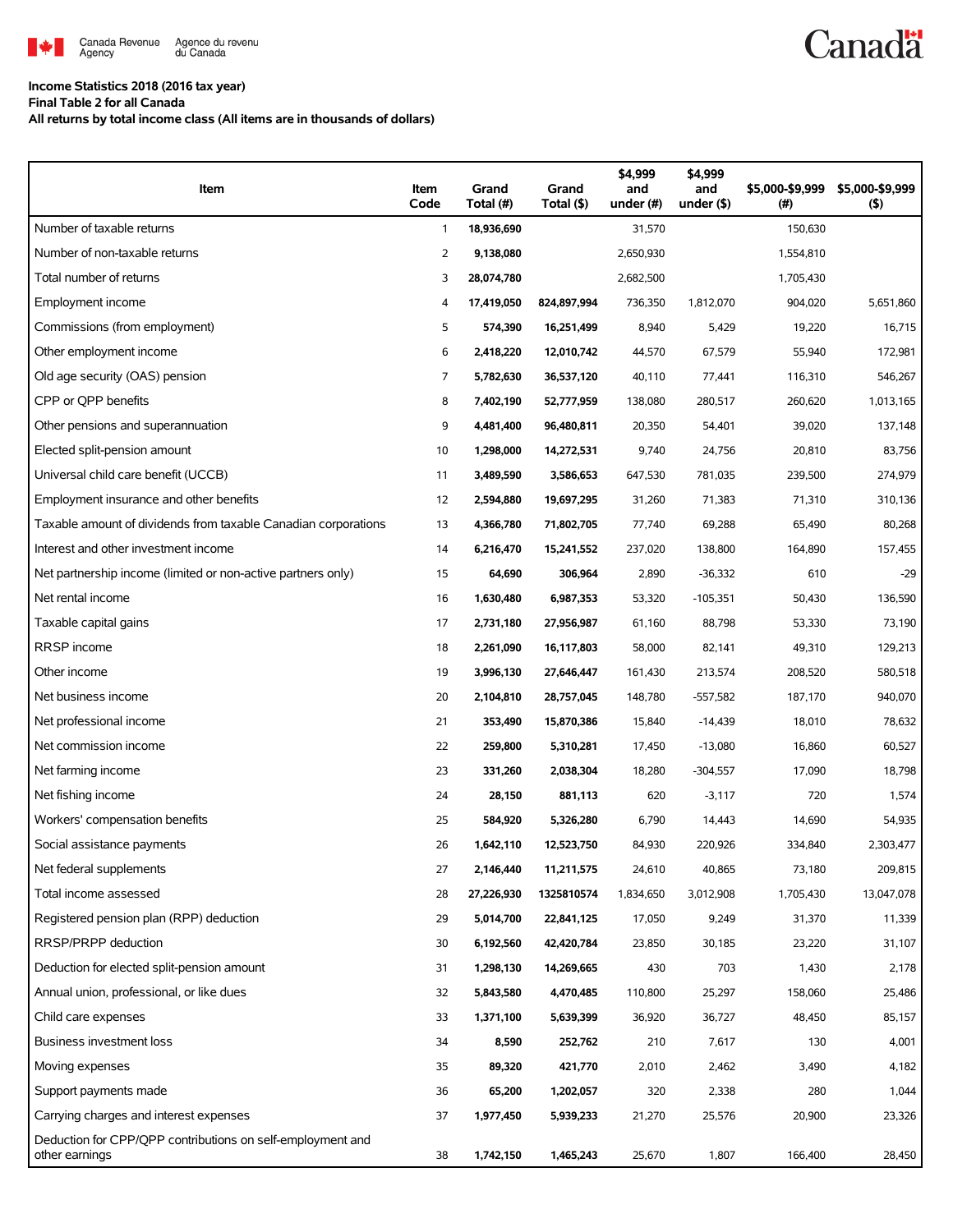

#### **Income Statistics 2018 (2016 tax year)**

**Final Table 2 for all Canada**

**All returns by total income class (All items are in thousands of dollars)**

| Item                                                                                          | Item<br>Code | Grand<br>Total (#) | Grand<br>Total (\$) | \$4,999<br>and<br>under (#) | \$4,999<br>and<br>under $($ \$) | \$5,000-\$9,999<br>(#) | \$5,000-\$9,999<br>(5) |
|-----------------------------------------------------------------------------------------------|--------------|--------------------|---------------------|-----------------------------|---------------------------------|------------------------|------------------------|
| Deduction for provincial parental insurance plan (PPIP)<br>premiums on self-employment income | 39           | 462,020            | 34,968              | 15,050                      | 234                             | 41,310                 | 1,054                  |
| Exploration and development expenses                                                          | 40           | 43,830             | 655,599             | 250                         | 891                             | 140                    | 176                    |
| Other employment expenses                                                                     | 41           | 794,220            | 3,652,223           | 2,990                       | 7,241                           | 4,430                  | 8,280                  |
| Clergy residence deduction                                                                    | 42           | 27,040             | 387,608             | 40                          | 102                             | 110                    | 392                    |
| Other deductions                                                                              | 43           | 800,480            | 2,618,208           | 25,700                      | 24,210                          | 25,900                 | 17,014                 |
| Total deductions before adjustments                                                           | 44           | 14,772,790         | 106,300,054         | 247,250                     | 178,320                         | 412,540                | 245,012                |
| Social benefits repayment                                                                     | 45           | 569,630            | 1,696,592           |                             |                                 |                        |                        |
| Net income                                                                                    | 46           | 27,146,650         | 1218964981          | 1,761,290                   | 3,813,343                       | 1,703,340              | 12,814,047             |
| Canadian Forces personnel and police deduction                                                | 47           | 3,580              | 70,205              | 10                          | 14                              |                        |                        |
| Security options deductions                                                                   | 48           | 34,610             | 1,771,873           | 90                          | 2,509                           | 80                     | 311                    |
| Other payments deduction                                                                      | 49           | 3,996,260          | 29,057,375          | 113,920                     | 276,427                         | 416,520                | 2,568,843              |
| Non-capital losses of other years                                                             | 50           | 37,770             | 363,616             | 810                         | 1,851                           | 460                    | 1,916                  |
| Net capital losses of other years                                                             | 51           | 529,110            | 1,829,955           | 2,230                       | 2,080                           | 2,320                  | 3,974                  |
| Capital gains deduction                                                                       | 52           | 60,710             | 5,604,979           | 240                         | 873                             | 230                    | 523                    |
| Northern residents deductions                                                                 | 53           | 257,270            | 1,117,706           | 3,260                       | 1,424                           | 3,000                  | 4,329                  |
| Additional deductions                                                                         | 54           | 200,910            | 1,402,532           | 9,630                       | 33,090                          | 9,800                  | 55,836                 |
| Farming/fishing losses of prior years                                                         | 55           | 10,440             | 115,195             | 50                          | 263                             | 40                     | 162                    |
| Total deductions from net income                                                              | 56           | 5,000,490          | 41,349,889          | 129,230                     | 318,602                         | 430,110                | 2,635,943              |
| Taxable income assessed                                                                       | 57           | 26,476,610         | 1177740408          | 1,693,570                   | 3,527,937                       | 1,496,760              | 10,187,848             |
| Basic personal amount                                                                         | 58           | 28,026,400         | 320,450,327         | 2,655,340                   | 29,882,914                      | 1,702,340              | 19,359,563             |
| Age amount                                                                                    | 59           | 5,765,040          | 36,660,099          | 129,010                     | 894,187                         | 146,350                | 1,030,665              |
| Spouse or common-law partner amount                                                           | 60           | 2,082,540          | 16,265,072          | 120,090                     | 1,210,787                       | 88,020                 | 712,015                |
| Amount for an eligible dependant                                                              | 61           | 955,570            | 10,208,985          | 74,110                      | 816,309                         | 64,940                 | 708,916                |
| Family caregiver amount for children under 18 years of age                                    | 62           | 131,380            | 328,703             | 6,760                       | 18,992                          | 4,360                  | 11,185                 |
| Amount for infirm dependants age 18 or older                                                  | 63           | 19,250             | 88,993              | 290                         | 1,619                           | 310                    | 1,613                  |
| CPP or QPP contributions through employment                                                   |              | 16,376,740         | 27,279,052          | 457,440                     | 81,346                          | 750,000                | 159,693                |
| CPP or OPP contributions on self-employment and other<br>earnings                             | 65           | 1,742,150          | 1,465,243           | 25,670                      | 1,807                           | 166,400                | 28,450                 |
| Employment insurance premiums                                                                 | 66           | 15,732,860         | 9,623,169           | 474,880                     | 65,400                          | 801,190                | 98,750                 |
| PPIP premiums paid                                                                            | 67           | 3,781,240          | 779,516             | 106,420                     | 4,147                           | 188,010                | 6,881                  |
| PPIP premiums payable on employment income                                                    | 68           | 117,240            | 24,463              | 2,620                       | 62                              | 5,440                  | 150                    |
| PPIP premiums payable on self-employment income                                               | 69           | 465,540            | 45,129              | 15,200                      | 305                             | 41,540                 | 1,362                  |
| Volunteer firefighters' amount/search and rescue volunteers'<br>amount                        | 70           | 47,410             | 142,224             | 730                         | 2,188                           | 700                    | 2,095                  |
| Canada employment amount                                                                      | 71           | 18,221,980         | 20,370,515          | 768,460                     | 757,983                         | 926,000                | 1,039,124              |
| Public transit amount                                                                         | 72           | 1,799,370          | 1,679,462           | 103,430                     | 52,826                          | 102,460                | 58,759                 |
| Children's arts amount                                                                        | 73           | 639,170            | 201,651             | 12,000                      | 3,402                           | 7,360                  | 2,087                  |
| Home accessibility expenses                                                                   | 74           | 27,200             | 115,529             | 180                         | 757                             | 140                    | 511                    |
| Home buyers' amount                                                                           | 75           | 200,990            | 891,898             | 1,960                       | 8,254                           | 1,250                  | 5,305                  |
| Pension income amount                                                                         | 76           | 5,164,800          | 9,861,957           | 27,260                      | 38,093                          | 54,920                 | 87,259                 |

## **Canadä**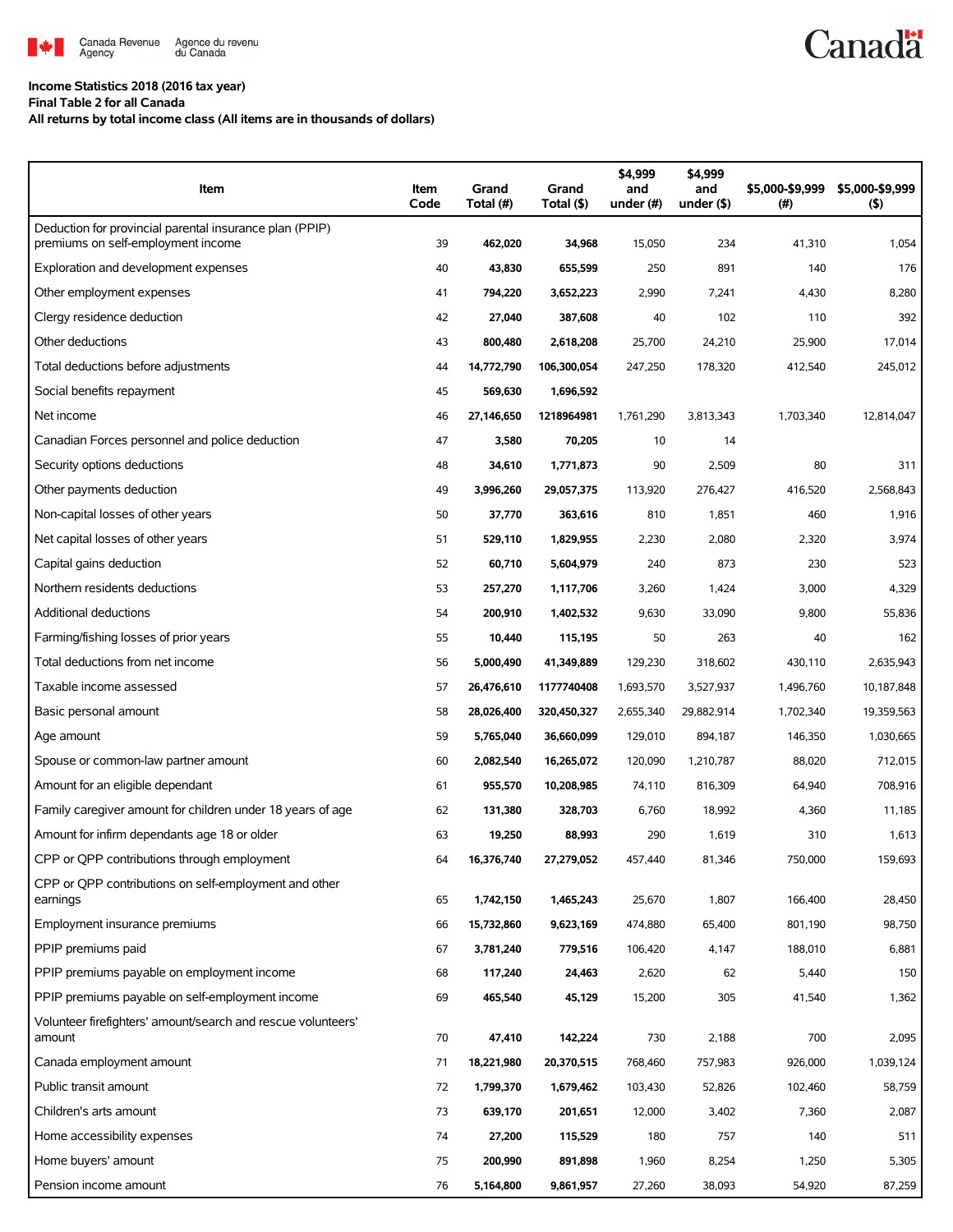

### **Income Statistics 2018 (2016 tax year)**

**Final Table 2 for all Canada**

**All returns by total income class (All items are in thousands of dollars)**

| Item                                                              | Item<br>Code | Grand<br>Total (#) | Grand<br>Total (\$) | \$4,999<br>and<br>under (#) | \$4.999<br>and<br>under $($ \$) | \$5,000-\$9,999<br>(#) | \$5,000-\$9,999<br>(5) |
|-------------------------------------------------------------------|--------------|--------------------|---------------------|-----------------------------|---------------------------------|------------------------|------------------------|
| Caregiver amount                                                  | 77           | 259,530            | 1,408,227           | 4,730                       | 24,070                          | 3,950                  | 19,161                 |
| Disability amount                                                 | 78           | 845,590            | 6,766,145           | 42,840                      | 352,391                         | 45,900                 | 368.978                |
| Disability amount transferred from a dependant                    | 79           | 281,500            | 3,022,967           | 10,860                      | 128,753                         | 6,460                  | 75,333                 |
| Interest paid on student loans                                    | 80           | 546,410            | 297,083             | 3,090                       | 1,488                           | 2,370                  | 1,053                  |
| Tuition, education, and textbook amounts                          | 81           | 1,856,760          | 11,379,744          | 680                         | 779                             | 1,020                  | 2,522                  |
| Tuition, education, and textbook amounts transferred from a child | 82           | 685,340            | 3,480,047           | 590                         | 2,164                           | 510                    | 1,717                  |
| Amounts transferred from spouse or common-law partner             | 83           | 1,183,210          | 6,533,370           | 62,650                      | 398,873                         | 42,230                 | 236,354                |
| Medical expenses                                                  | 84           | 5,019,970          | 13,116,346          | 162,780                     | 163,182                         | 142,250                | 170.645                |
| Total tax credits on personal amounts                             | 85           | 28,036,020         | 75,375,138          | 2,656,910                   | 5,236,969                       | 1,703,620              | 3,628,534              |
| Allowable charitable donations and government gifts               | 86           | 5,589,980          | 9,789,520           | 12,230                      | 2,663                           | 17,500                 | 5,432                  |
| Eligible cultural and ecological gifts                            | 87           | 7,330              | 64,486              |                             |                                 |                        |                        |
| Total tax credit on donations and gifts                           | 88           | 5,550,910          | 2,846,445           | 11,770                      | 682                             | 16,660                 | 1,417                  |
| Total federal non-refundable tax credits                          | 89           | 28,037,030         | 78,221,583          | 2,656,990                   | 5,237,651                       | 1,703,680              | 3,629,951              |
| Federal dividend tax credit                                       | 90           | 3,919,480          | 8,628,961           | 9,750                       | 20                              | 7,010                  | 46                     |
| Minimum tax carryover                                             | 91           | 46,760             | 143,620             |                             |                                 |                        |                        |
| Basic federal tax                                                 | 92           | 17,892,890         | 138,997,949         | 10,920                      | 9,395                           | 15,100                 | 8,708                  |
| Federal foreign tax credit                                        | 93           | 1,567,090          | 1,581,340           |                             |                                 |                        |                        |
| Federal political contribution tax credit                         | 94           | 148,700            | 26,265              |                             |                                 |                        |                        |
| Investment tax credit                                             | 95           | 21.690             | 71.046              |                             |                                 |                        |                        |
| Labour-sponsored funds tax credit (federally registered)          | 96           | 31,700             | 3,119               |                             |                                 |                        |                        |
| Labour-sponsored funds tax credit (provincially registered)       | 97           | 320,760            | 142,566             | 20                          | $\mathbf{1}$                    | 40                     | 5                      |
| Alternative minimum tax payable                                   | 98           | 38,920             | 247,256             | 50                          | 1,854                           |                        |                        |
| Net federal tax                                                   | 99           | 17,837,500         | 137,277,435         | 10,940                      | 5,682                           | 15,060                 | 7,754                  |
| CPP contributions on self-employment                              | 100          | 1,332,250          | 2,254,007           | 19,310                      | 2,407                           | 131,870                | 43,712                 |
| Social Benefits repayment                                         | 101          | 569,630            | 1,696,592           |                             |                                 |                        |                        |
| Working income tax benefit (WITB)                                 | 102          | 1,470,410          | 1,192,645           | 96,720                      | 51,761                          | 279,280                | 248,893                |
| Children's fitness tax credit                                     | 103          | 1,666,300          | 142,793             | 34,940                      | 2,638                           | 23,210                 | 1,681                  |
| Eligible educator school supply tax credit                        | 104          | 47,430             | 3,102               | 420                         | 28                              | 390                    | 21                     |
| Net provincial or territorial tax                                 | 105          | 13,646,690         | 60,806,398          | 5,190                       | 1,282                           | 11,770                 | 2,210                  |
| Total tax payable                                                 | 106          | 18,936,690         | 202,044,618         | 31,570                      | 9,381                           | 150,630                | 53,741                 |

# **Canadä**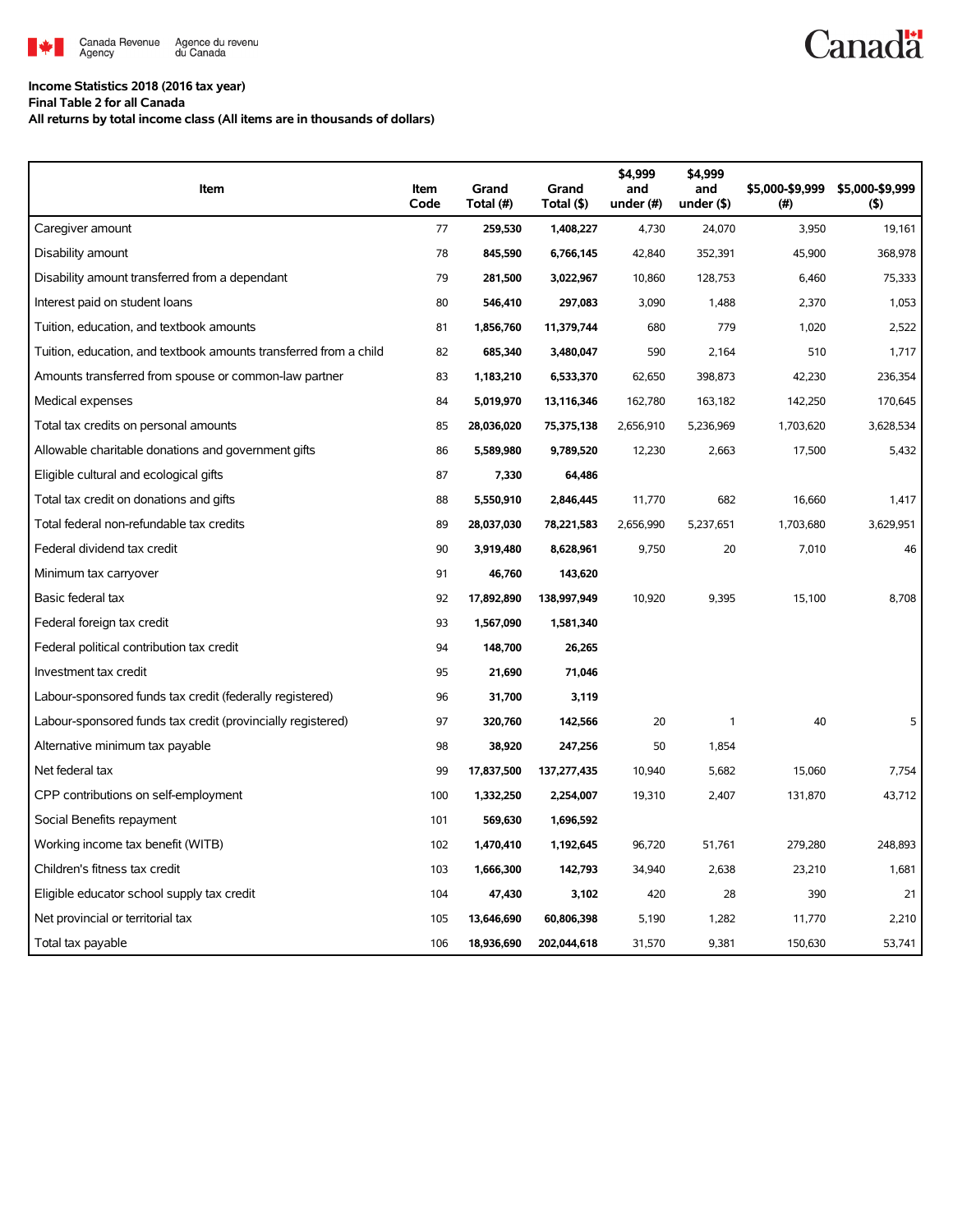| Item                                                                                             | Item<br>Code   | \$10,000-\$14,999<br>(#) | \$10,000-\$14,999<br>(5) | \$15,000-\$19,999<br>(# ) | \$15,000-\$19,999<br>(5) | \$20,000-\$24,999<br>(#) | \$20,000-\$24,999<br>$($ \$) |
|--------------------------------------------------------------------------------------------------|----------------|--------------------------|--------------------------|---------------------------|--------------------------|--------------------------|------------------------------|
| Number of taxable returns                                                                        | $\mathbf{1}$   | 393,970                  |                          | 776.150                   |                          | 1,314,440                |                              |
| Number of non-taxable returns                                                                    | $\overline{2}$ | 1,904,180                |                          | 1,722,540                 |                          | 781,750                  |                              |
| Total number of returns                                                                          | 3              | 2,298,150                |                          | 2,498,690                 |                          | 2.096.190                |                              |
| Employment income                                                                                | 4              | 1,023,220                | 10,046,122               | 1,011,140                 | 13,779,591               | 1,032,420                | 18,432,361                   |
| Commissions (from employment)                                                                    | 5              | 28,170                   | 37,040                   | 31,970                    | 63,907                   | 33,970                   | 100,428                      |
| Other employment income                                                                          | 6              | 75,920                   | 282,760                  | 85,410                    | 325,578                  | 104,540                  | 392,773                      |
| Old age security (OAS) pension                                                                   | 7              | 450,480                  | 2,426,585                | 1,094,340                 | 6,663,428                | 840,960                  | 5,538,877                    |
| CPP or QPP benefits                                                                              | 8              | 609,120                  | 2,789,184                | 1,124,500                 | 5,744,613                | 940,390                  | 6,874,483                    |
| Other pensions and superannuation                                                                | 9              | 102,330                  | 321,309                  | 294,880                   | 961,777                  | 550,830                  | 2,888,368                    |
| Elected split-pension amount                                                                     | 10             | 59,510                   | 308,812                  | 119,640                   | 848,491                  | 165,940                  | 1,304,707                    |
| Universal child care benefit (UCCB)                                                              | 11             | 275,540                  | 292,808                  | 250,670                   | 261,768                  | 229,430                  | 230,256                      |
| Employment insurance and other<br>benefits                                                       | 12             | 148,780                  | 847,521                  | 217,260                   | 1,480,873                | 253,270                  | 1,956,408                    |
| Taxable amount of dividends from<br>taxable Canadian corporations                                | 13             | 113,360                  | 162,995                  | 178,380                   | 306,402                  | 230,660                  | 516,073                      |
| Interest and other investment income                                                             | 14             | 270,850                  | 259,650                  | 413,870                   | 424,160                  | 471,630                  | 597,595                      |
| Net partnership income (limited or<br>non-active partners only)                                  | 15             | 750                      | $-445$                   | 1,060                     | $-517$                   | 1,180                    | $-944$                       |
| Net rental income                                                                                | 16             | 68,310                   | 220,243                  | 83,690                    | 261,567                  | 91,460                   | 300,786                      |
| Taxable capital gains                                                                            | 17             | 80,470                   | 117,872                  | 118,660                   | 176,757                  | 153,550                  | 250,589                      |
| RRSP income                                                                                      | 18             | 79,420                   | 279,776                  | 102,130                   | 382,750                  | 125,010                  | 511,982                      |
| Other income                                                                                     | 19             | 250,050                  | 828,678                  | 246,780                   | 794,655                  | 242,970                  | 732,045                      |
| Net business income                                                                              | 20             | 248,150                  | 1,997,777                | 217,280                   | 2,145,193                | 180,280                  | 2,069,532                    |
| Net professional income                                                                          | 21             | 22,980                   | 160,875                  | 21,150                    | 183,155                  | 18,870                   | 193,113                      |
| Net commission income                                                                            | 22             | 21,290                   | 121,704                  | 20,530                    | 139,578                  | 18,510                   | 145,442                      |
| Net farming income                                                                               | 23             | 27,160                   | 100,962                  | 25,790                    | 84,428                   | 23,580                   | 88,718                       |
| Net fishing income                                                                               | 24             | 1,250                    | 3,374                    | 1,770                     | 8,886                    | 2,050                    | 14,985                       |
| Workers' compensation benefits                                                                   | 25             | 29,590                   | 148,844                  | 46,730                    | 283,271                  | 60,650                   | 440,042                      |
| Social assistance payments                                                                       | 26             | 548,410                  | 5,068,766                | 341,050                   | 2,427,502                | 176,780                  | 1,280,411                    |
| Net federal supplements                                                                          | 27             | 350,250                  | 1,808,961                | 915,540                   | 6,275,098                | 535,310                  | 1,938,439                    |
| Total income assessed                                                                            | 28             | 2,298,150                | 28,666,115               | 2,498,690                 | 44,071,717               | 2,096,190                | 46,867,266                   |
| Registered pension plan (RPP)<br>deduction                                                       | 29             | 50,350                   | 25,539                   | 70,650                    | 46,758                   | 98,190                   | 85,924                       |
| RRSP/PRPP deduction                                                                              | 30             | 48,450                   | 63,754                   | 92,090                    | 142,889                  | 141,170                  | 255,256                      |
| Deduction for elected split-pension                                                              |                |                          |                          |                           |                          |                          |                              |
| amount<br>Annual union, professional, or like                                                    | 31             | 3,630                    | 5,380                    | 10,580                    | 17,358                   | 51,590                   | 107,202                      |
| dues                                                                                             | 32             | 192,850                  | 39,466                   | 205,600                   | 50,040                   | 227,130                  | 65,947                       |
| Child care expenses                                                                              | 33             | 63,960                   | 145,745                  | 75,840                    | 198,408                  | 86,560                   | 257,177                      |
| Business investment loss                                                                         | 34             | 190                      | 4,164                    | 230                       | 5,832                    | 350                      | 7,392                        |
| Moving expenses                                                                                  | 35             | 4,840                    | 6,614                    | 5,780                     | 8,784                    | 6,020                    | 10,891                       |
| Support payments made                                                                            | 36             | 490                      | 1,767                    | 740                       | 2,580                    | 1,040                    | 3,893                        |
| Carrying charges and interest<br>expenses                                                        | 37             | 35,840                   | 37,056                   | 65,630                    | 60,179                   | 92,820                   | 86,508                       |
| Deduction for CPP/QPP contributions<br>on self-employment and other earnings                     | 38             | 239,910                  | 82,963                   | 203,820                   | 101,244                  | 166,610                  | 104,521                      |
| Deduction for provincial parental<br>insurance plan (PPIP) premiums on<br>self-employment income | 39             | 64,400                   | 2,552                    | 57,070                    | 2,896                    | 45,600                   | 2,718                        |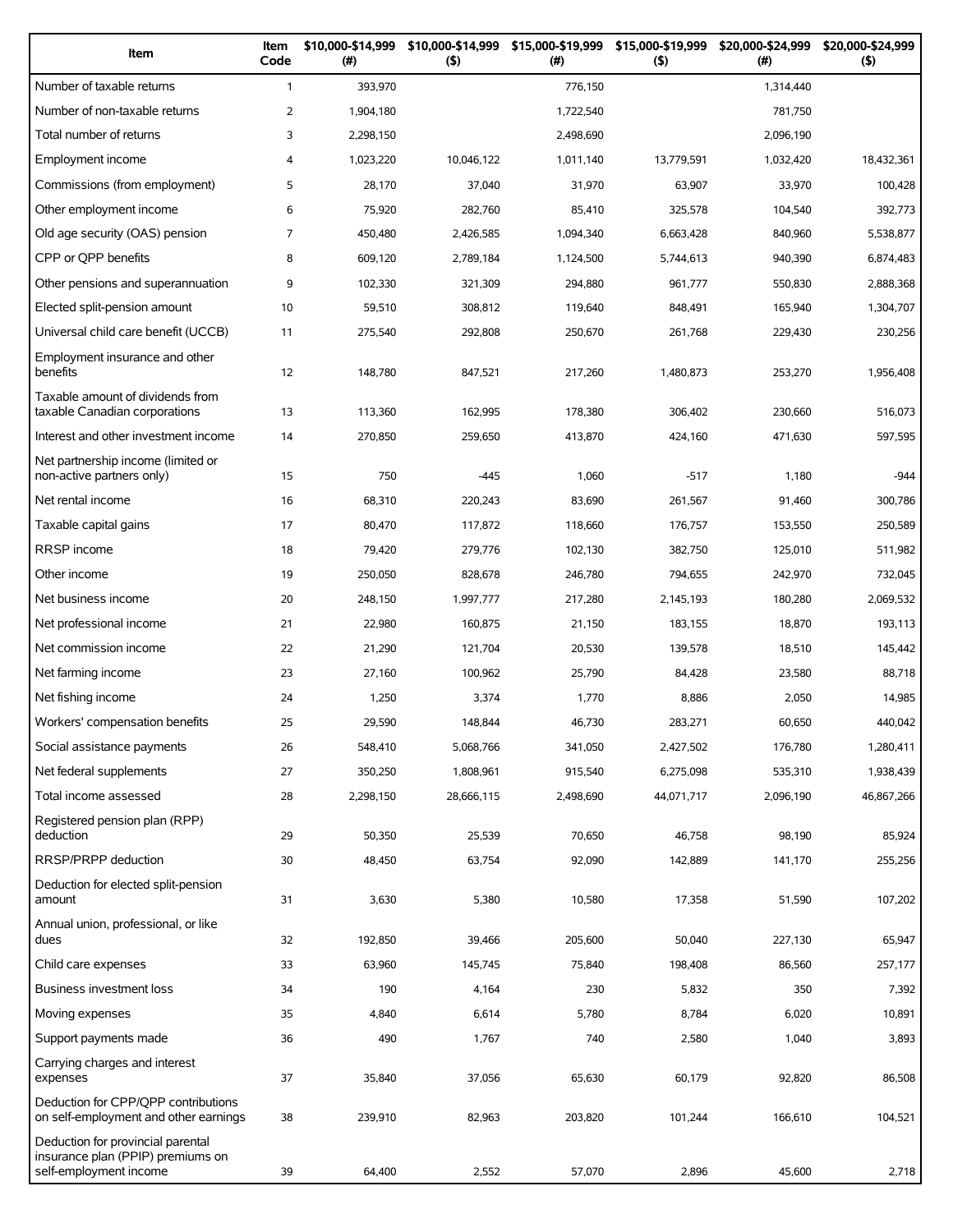| Item                                                                   | Item<br>Code | \$10,000-\$14,999<br>(#) | \$10,000-\$14,999<br>(5) | \$15,000-\$19,999<br>$(\#)$ | \$15,000-\$19,999<br>(5) | \$20,000-\$24,999<br>$(\#)$ | \$20,000-\$24,999<br>(5) |
|------------------------------------------------------------------------|--------------|--------------------------|--------------------------|-----------------------------|--------------------------|-----------------------------|--------------------------|
| Exploration and development<br>expenses                                | 40           | 180                      | 222                      | 340                         | 465                      | 500                         | 678                      |
| Other employment expenses                                              | 41           | 7,800                    | 15,380                   | 12,890                      | 27,121                   | 19,520                      | 44,499                   |
| Clergy residence deduction                                             | 42           | 210                      | 998                      | 390                         | 2,194                    | 670                         | 4,229                    |
| Other deductions                                                       | 43           | 41,610                   | 28,861                   | 58,500                      | 42,230                   | 70,910                      | 46,128                   |
| Total deductions before adjustments                                    | 44           | 565,700                  | 462.649                  | 621.110                     | 710,975                  | 712,820                     | 1,085,188                |
| Social benefits repayment                                              | 45           |                          |                          |                             |                          |                             |                          |
| Net income                                                             | 46           | 2,296,940                | 28,212,942               | 2,497,970                   | 43,371,167               | 2,095,720                   | 45,789,987               |
| Canadian Forces personnel and<br>police deduction                      | 47           | 20                       | 28                       | 20                          | 41                       | 30                          | 51                       |
| Security options deductions                                            | 48           | 100                      | 207                      | 130                         | 273                      | 140                         | 407                      |
| Other payments deduction                                               | 49           | 871,750                  | 7,027,965                | 1,142,620                   | 8,986,650                | 675,300                     | 3,658,928                |
| Non-capital losses of other years                                      | 50           | 2,760                    | 4,394                    | 4,640                       | 12,435                   | 4,560                       | 18,016                   |
| Net capital losses of other years                                      | 51           | 4,780                    | 6,870                    | 9,280                       | 11,586                   | 16,650                      | 19,450                   |
| Capital gains deduction                                                | 52           | 500                      | 1,214                    | 920                         | 2,435                    | 1,140                       | 4,184                    |
| Northern residents deductions                                          | 53           | 5,570                    | 12,277                   | 9,430                       | 26,835                   | 11,960                      | 39,381                   |
| <b>Additional deductions</b>                                           | 54           | 14,310                   | 88,712                   | 22,470                      | 122,598                  | 28,270                      | 101,453                  |
| Farming/fishing losses of prior years                                  | 55           | 400                      | 544                      | 720                         | 2,098                    | 790                         | 3,141                    |
| Total deductions from net income                                       | 56           | 892,960                  | 7,142,255                | 1,169,640                   | 9,164,991                | 712,190                     | 3,845,078                |
| Taxable income assessed                                                | 57           | 2,012,080                | 21,079,842               | 2,432,790                   | 34,231,775               | 2,073,590                   | 41,950,726               |
| Basic personal amount                                                  | 58           | 2,295,580                | 26,233,643               | 2,496,890                   | 28,584,344               | 2,094,660                   | 23,991,090               |
| Age amount                                                             | 59           | 475,140                  | 3,377,792                | 1,108,880                   | 7,897,002                | 852,830                     | 6,074,557                |
| Spouse or common-law partner<br>amount                                 | 60           | 136,130                  | 1,033,241                | 175,930                     | 1,260,804                | 184,220                     | 1,310,406                |
| Amount for an eligible dependant                                       | 61           | 98,650                   | 1,084,171                | 89,630                      | 977,109                  | 75,720                      | 816,004                  |
| Family caregiver amount for children<br>under 18 years of age          | 62           | 6,670                    | 17,304                   | 6,690                       | 17,137                   | 6,340                       | 16,190                   |
| Amount for infirm dependants age 18<br>or older                        | 63           | 600                      | 2,983                    | 910                         | 4,494                    | 1,190                       | 5,676                    |
| CPP or OPP contributions through<br>employment                         | 64           | 933,280                  | 348,744                  | 956,890                     | 535,744                  | 986,210                     | 763,490                  |
| CPP or OPP contributions on<br>self-employment and other earnings      | 65           | 239,910                  | 82,963                   | 203,820                     | 101,244                  | 166,610                     | 104,521                  |
| Employment insurance premiums                                          | 66           | 904,010                  | 170,569                  | 913,440                     | 234,224                  | 942,340                     | 312,037                  |
| PPIP premiums paid                                                     | 67           | 223,510                  | 12,550                   | 228,780                     | 17,610                   | 246,470                     | 24,674                   |
| PPIP premiums payable on<br>employment income                          | 68           | 6,880                    | 289                      | 6,420                       | 366                      | 5,930                       | 448                      |
| PPIP premiums payable on<br>self-employment income                     | 69           | 64,720                   | 3,295                    | 57,470                      | 3,738                    | 45,940                      | 3,508                    |
| Volunteer firefighters' amount/search<br>and rescue volunteers' amount | 70           | 990                      | 2,970                    | 1,390                       | 4,167                    | 1,790                       | 5,357                    |
| Canada employment amount                                               | 71           | 1,049,520                | 1,178,909                | 1,041,710                   | 1,174,025                | 1,082,630                   | 1,210,359                |
| Public transit amount                                                  | 72           | 129,420                  | 83,628                   | 130,110                     | 86,459                   | 124,870                     | 95,839                   |
| Children's arts amount                                                 | 73           | 11,180                   | 3,322                    | 14,490                      | 4,264                    | 17,630                      | 5,210                    |
| Home accessibility expenses                                            | 74           | 400                      | 1,488                    | 1,270                       | 4,164                    | 1,970                       | 6,427                    |
| Home buyers' amount                                                    | 75           | 2,340                    | 9,763                    | 4,490                       | 18,821                   | 6,980                       | 29,353                   |
| Pension income amount                                                  | 76           | 149,310                  | 234,225                  | 381,440                     | 623,579                  | 647,980                     | 1,200,364                |
| Caregiver amount                                                       | 77           | 6,060                    | 28,752                   | 9,720                       | 46,399                   | 12,610                      | 61,753                   |
| Disability amount                                                      | 78           | 119,290                  | 952,250                  | 104,370                     | 832,145                  | 97,030                      | 772,330                  |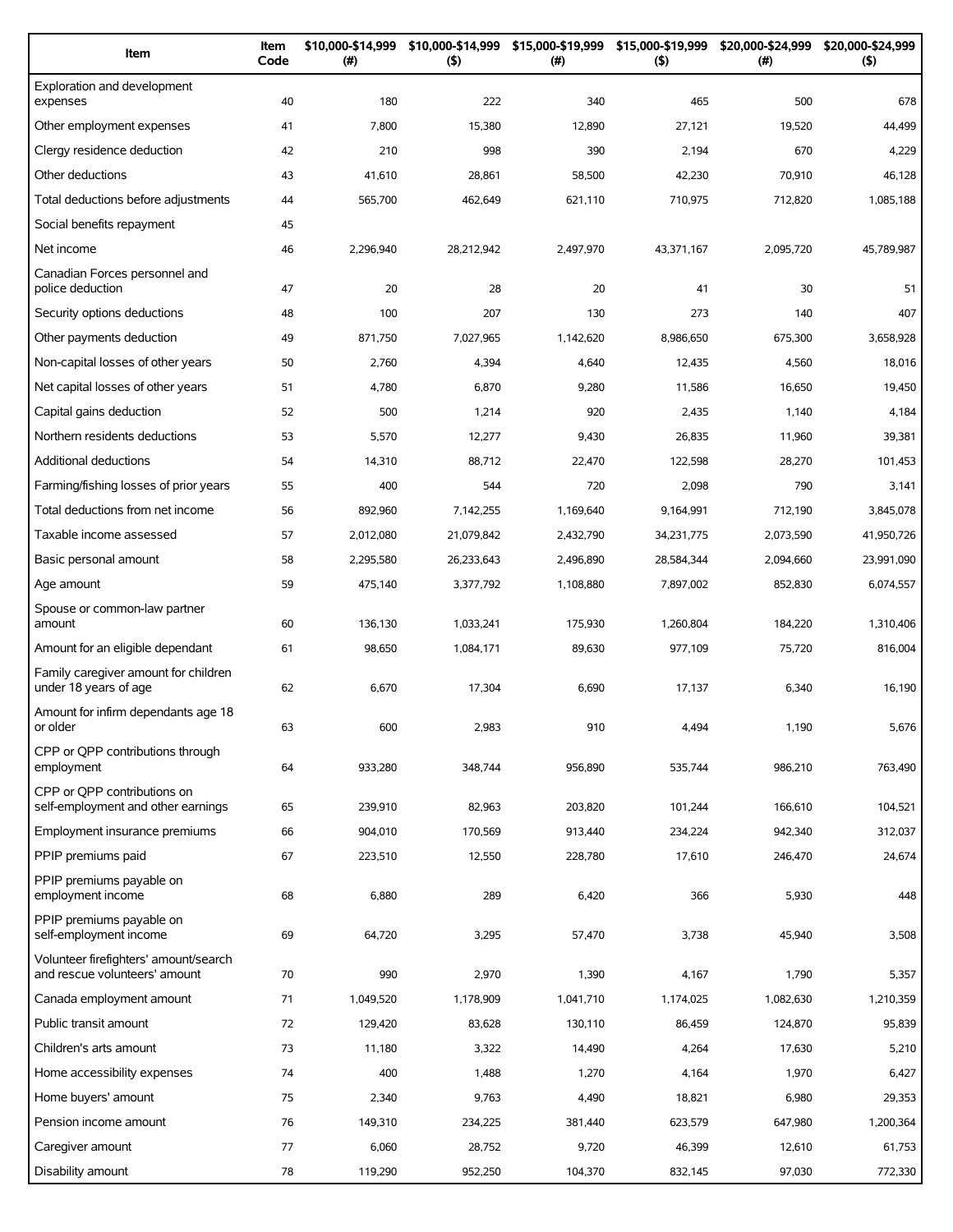| Item                                                                 | Item<br>Code | \$10,000-\$14,999<br>(#) | \$10,000-\$14,999<br>(5) | \$15,000-\$19,999<br>(#) | \$15,000-\$19,999<br>(5) | \$20,000-\$24,999<br>(#) | \$20,000-\$24,999<br>(5) |
|----------------------------------------------------------------------|--------------|--------------------------|--------------------------|--------------------------|--------------------------|--------------------------|--------------------------|
| Disability amount transferred from a<br>dependant                    | 79           | 9,580                    | 109,841                  | 11,630                   | 124,767                  | 12,840                   | 132,005                  |
| Interest paid on student loans                                       | 80           | 6,810                    | 2,503                    | 20,280                   | 8,567                    | 32,250                   | 14,089                   |
| Tuition, education, and textbook<br>amounts                          | 81           | 129,500                  | 106,441                  | 329,590                  | 1,048,857                | 250,470                  | 1,459,521                |
| Tuition, education, and textbook<br>amounts transferred from a child | 82           | 1,810                    | 3,987                    | 6,980                    | 23,680                   | 13,740                   | 58,872                   |
| Amounts transferred from spouse or<br>common-law partner             | 83           | 188,350                  | 1,080,019                | 193,220                  | 1,116,995                | 148,400                  | 860,717                  |
| Medical expenses                                                     | 84           | 241,000                  | 409,773                  | 422,780                  | 913,096                  | 549,560                  | 1,157,800                |
| Total tax credits on personal amounts                                | 85           | 2,296,770                | 5,486,343                | 2,497,550                | 6,849,624                | 2,095,180                | 6,073,947                |
| Allowable charitable donations and<br>government gifts               | 86           | 47,140                   | 18,025                   | 125,050                  | 69,370                   | 230,600                  | 140,350                  |
| Eligible cultural and ecological gifts                               | 87           | 200                      | 65                       | 430                      | 199                      | 550                      | 838                      |
| Total tax credit on donations and gifts                              | 88           | 45,860                   | 4,543                    | 122,640                  | 18,093                   | 227,230                  | 36,707                   |
| Total federal non-refundable tax<br>credits                          | 89           | 2,296,830                | 5,490,886                | 2,497,600                | 6,867,717                | 2,095,240                | 6,110,654                |
| Federal dividend tax credit                                          | 90           | 35,590                   | 2,316                    | 75,530                   | 12,836                   | 144,860                  | 33,841                   |
| Minimum tax carryover                                                | 91           | 260                      | 54                       | 740                      | 333                      | 1,340                    | 878                      |
| Basic federal tax                                                    | 92           | 232,700                  | 45,570                   | 690,010                  | 349,314                  | 1,083,620                | 907,944                  |
| Federal foreign tax credit                                           | 93           |                          |                          | 18,030                   | 1,131                    | 40,890                   | 2,532                    |
| Federal political contribution tax credit                            | 94           |                          |                          | 1,000                    | 110                      | 3,150                    | 329                      |
| Investment tax credit                                                | 95           | 190                      | 18                       | 480                      | 123                      | 660                      | 265                      |
| Labour-sponsored funds tax credit<br>(federally registered)          | 96           |                          |                          | 150                      | 10                       | 460                      | 28                       |
| Labour-sponsored funds tax credit<br>(provincially registered)       | 97           | 220                      | 22                       | 1,650                    | 268                      | 4,230                    | 938                      |
| Alternative minimum tax payable                                      | 98           |                          |                          | 20                       | 50                       | 20                       | 61                       |
| Net federal tax                                                      | 99           | 229,000                  | 45,158                   | 684,210                  | 348.123                  | 1,075,470                | 904,707                  |
| CPP contributions on<br>self-employment                              | 100          | 180,860                  | 122,425                  | 150,990                  | 147,038                  | 124,230                  | 153,921                  |
| Social Benefits repayment                                            | 101          |                          |                          |                          |                          |                          |                          |
| Working income tax benefit (WITB)                                    | 102          | 451,240                  | 476,271                  | 423,820                  | 275,444                  | 127,470                  | 97,068                   |
| Children's fitness tax credit                                        | 103          | 34,050                   | 2,501                    | 41,410                   | 3,037                    | 47,960                   | 3,489                    |
| Eligible educator school supply tax<br>credit                        | 104          | 480                      | 27                       | 670                      | 35                       | 830                      | 45                       |
| Net provincial or territorial tax                                    | 105          | 57,840                   | 13,587                   | 293,860                  | 80,656                   | 888,490                  | 348,409                  |
| Total tax payable                                                    | 106          | 393,970                  | 181,299                  | 776,150                  | 576,025                  | 1,314,440                | 1,407,293                |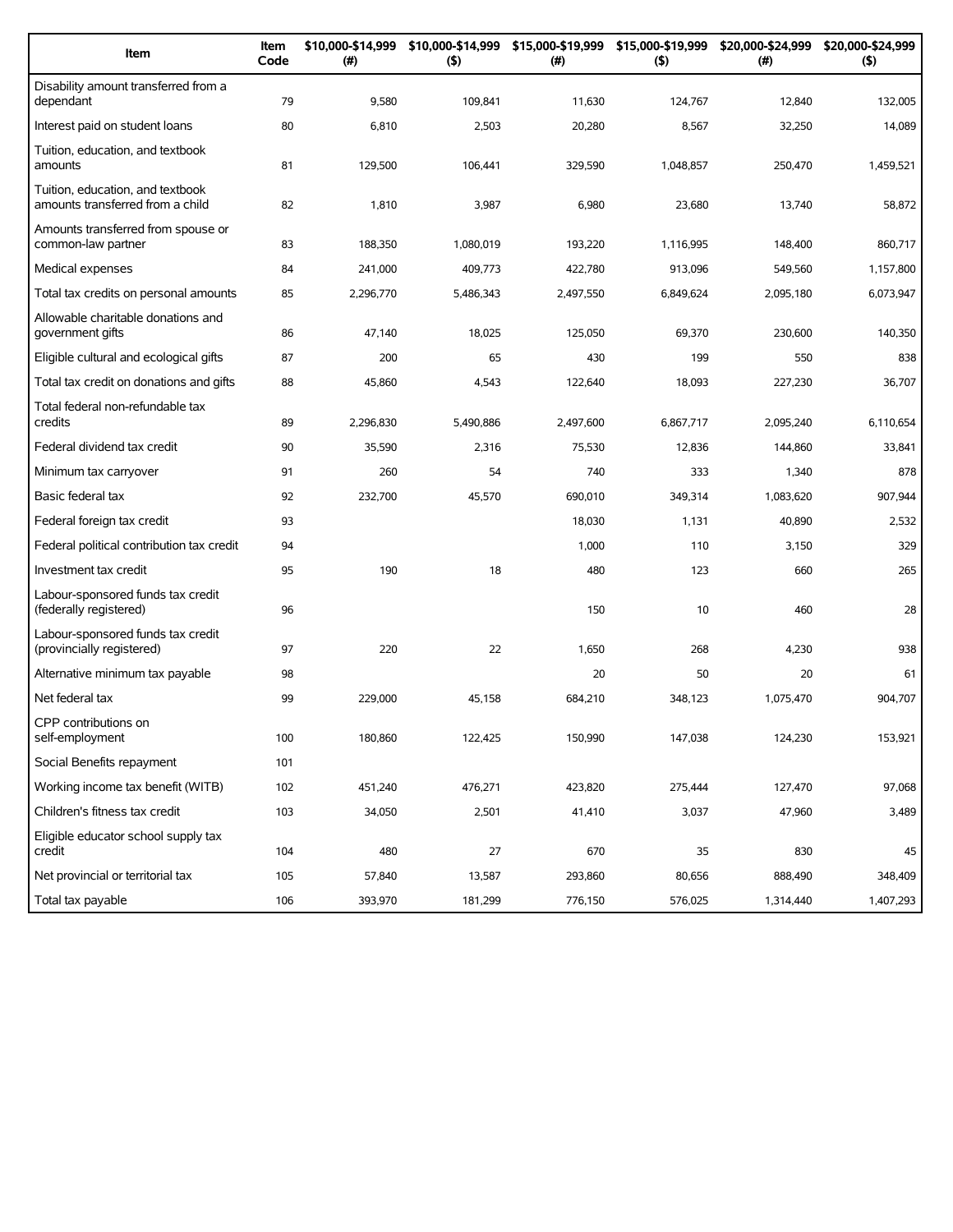| Item                                                                                             | Item<br>Code   | \$25,000-\$29,999<br>(#) | \$25,000-\$29,999<br>(5) | \$30,000-\$34,999<br>(#) | \$30,000-\$34,999<br>(5) | \$35,000-\$39,999<br>(#) | \$35,000-\$39,999<br>$($ \$) |
|--------------------------------------------------------------------------------------------------|----------------|--------------------------|--------------------------|--------------------------|--------------------------|--------------------------|------------------------------|
| Number of taxable returns                                                                        | $\mathbf{1}$   | 1,417,060                |                          | 1,453,030                |                          | 1,491,250                |                              |
| Number of non-taxable returns                                                                    | $\overline{2}$ | 248,610                  |                          | 111,070                  |                          | 59,530                   |                              |
| Total number of returns                                                                          | 3              | 1,665,660                |                          | 1,564,090                |                          | 1,550,790                |                              |
| Employment income                                                                                | 4              | 1,032,780                | 22,903,664               | 1,047,480                | 27,944,461               | 1,062,310                | 33,398,643                   |
| Commissions (from employment)                                                                    | 5              | 34,740                   | 140,675                  | 34,490                   | 182,025                  | 33,340                   | 221,741                      |
| Other employment income                                                                          | 6              | 116,670                  | 461,691                  | 134,230                  | 508,483                  | 153,270                  | 525,238                      |
| Old age security (OAS) pension                                                                   | 7              | 480,810                  | 3.162.696                | 409,860                  | 2,704,386                | 400,820                  | 2,646,656                    |
| CPP or QPP benefits                                                                              | 8              | 584,110                  | 4,492,062                | 514,530                  | 4,080,035                | 505,680                  | 4,070,011                    |
| Other pensions and superannuation                                                                | 9              | 413,890                  | 3,920,512                | 385,250                  | 5,087,673                | 396,330                  | 6,506,001                    |
| Elected split-pension amount                                                                     | 10             | 105,520                  | 1,067,519                | 107,750                  | 1,291,468                | 136,280                  | 1,671,751                    |
| Universal child care benefit (UCCB)                                                              | 11             | 216,740                  | 212,477                  | 207,660                  | 200,183                  | 198,760                  | 187,998                      |
| Employment insurance and other<br>benefits                                                       | 12             | 266,690                  | 2,299,424                | 260,480                  | 2,272,492                | 238,600                  | 2,022,019                    |
| Taxable amount of dividends from<br>taxable Canadian corporations                                | 13             | 207,970                  | 720,119                  | 211,360                  | 845,780                  | 239,720                  | 1,293,833                    |
| Interest and other investment income                                                             | 14             | 363,060                  | 537,979                  | 345,190                  | 535,102                  | 357,950                  | 568,107                      |
| Net partnership income (limited or<br>non-active partners only)                                  | 15             | 1,190                    | $-1,621$                 | 1,250                    | $-324$                   | 1,450                    | $-599$                       |
| Net rental income                                                                                | 16             | 83,340                   | 287,856                  | 81,880                   | 281,839                  | 85,090                   | 283,803                      |
| Taxable capital gains                                                                            | 17             | 135,880                  | 281,705                  | 136,080                  | 315,034                  | 148,120                  | 360,267                      |
| RRSP income                                                                                      | 18             | 123,540                  | 584,723                  | 131,970                  | 642,846                  | 145,530                  | 739,295                      |
| Other income                                                                                     | 19             | 209,580                  | 672,864                  | 205,620                  | 680,945                  | 213,940                  | 708,369                      |
| Net business income                                                                              | 20             | 144,180                  | 1,900,604                | 121,700                  | 1,697,216                | 108,150                  | 1,545,978                    |
| Net professional income                                                                          | 21             | 16,160                   | 195,575                  | 14,470                   | 190,474                  | 13,960                   | 196,844                      |
| Net commission income                                                                            | 22             | 16,380                   | 147,283                  | 14,950                   | 151,689                  | 13,990                   | 155,373                      |
| Net farming income                                                                               | 23             | 19,420                   | 89,156                   | 18,520                   | 106,783                  | 18,130                   | 118,914                      |
| Net fishing income                                                                               | 24             | 2,370                    | 22,230                   | 2,330                    | 24,965                   | 1,900                    | 25,004                       |
| Workers' compensation benefits                                                                   | 25             | 58,560                   | 505,354                  | 54,860                   | 521,411                  | 52,580                   | 497,459                      |
| Social assistance payments                                                                       | 26             | 73,470                   | 605,660                  | 32,000                   | 250,413                  | 17,810                   | 136,691                      |
| Net federal supplements                                                                          | 27             | 122,460                  | 458,283                  | 48,380                   | 194,264                  | 27,130                   | 106,427                      |
| Total income assessed                                                                            | 28             | 1,665,660                | 45,734,146               | 1,564,090                | 50,776,936               | 1,550,790                | 58,053,206                   |
| Registered pension plan (RPP)<br>deduction                                                       | 29             | 136,040                  | 150,640                  | 189,150                  | 262,330                  | 266,270                  | 469,259                      |
| RRSP/PRPP deduction                                                                              | 30             | 194,500                  | 391,299                  | 255,520                  | 561,981                  | 318,490                  | 769,021                      |
| Deduction for elected split-pension                                                              |                |                          |                          |                          |                          |                          |                              |
| amount<br>Annual union, professional, or like                                                    | 31             | 78,790                   | 295,672                  | 91,230                   | 461,271                  | 110,390                  | 629,937                      |
| dues                                                                                             | 32             | 256,620                  | 88,762                   | 294,800                  | 120,540                  | 347,680                  | 168,031                      |
| Child care expenses                                                                              | 33             | 94,310                   | 309,100                  | 101,740                  | 361,873                  | 104,620                  | 400,925                      |
| Business investment loss                                                                         | 34             | 370                      | 6,588                    | 420                      | 7,705                    | 450                      | 8,269                        |
| Moving expenses                                                                                  | 35             | 6,410                    | 13,092                   | 6,040                    | 15,096                   | 5,500                    | 15,155                       |
| Support payments made                                                                            | 36             | 1,410                    | 6,391                    | 1,700                    | 8,946                    | 1,960                    | 11,430                       |
| Carrying charges and interest<br>expenses                                                        | 37             | 89,030                   | 102,860                  | 92,290                   | 118,513                  | 103,070                  | 135,149                      |
| Deduction for CPP/QPP contributions<br>on self-employment and other earnings                     | 38             | 135,810                  | 101,793                  | 113,860                  | 94,962                   | 98,920                   | 89,547                       |
| Deduction for provincial parental<br>insurance plan (PPIP) premiums on<br>self-employment income | 39             | 36,440                   | 2,480                    | 29,550                   | 2,158                    | 24,770                   | 1,843                        |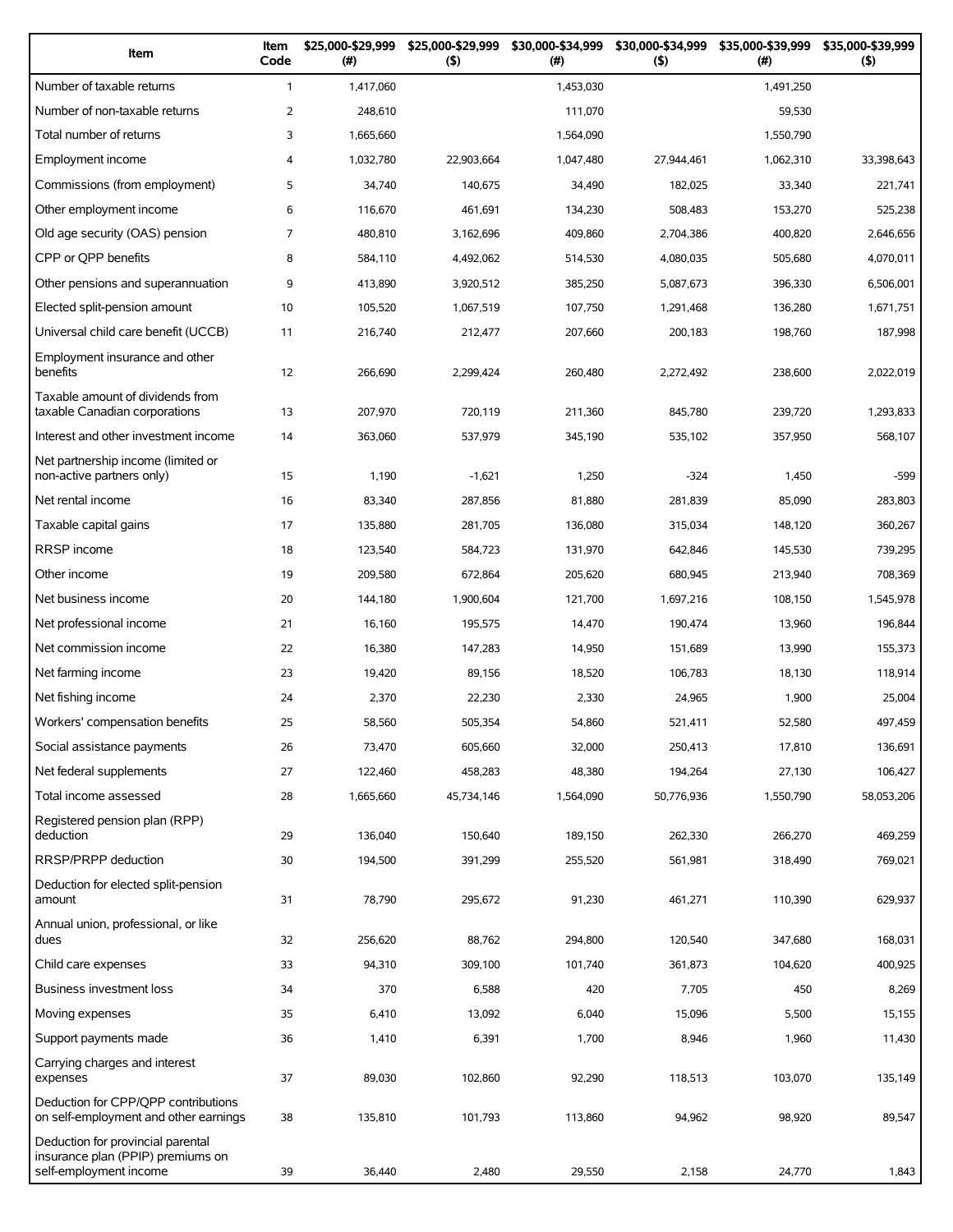| Item                                                                   | Item<br>Code | \$25,000-\$29,999<br>(#) | \$25,000-\$29,999<br>(5) | \$30,000-\$34,999<br>(#) | \$30,000-\$34,999<br>(5) | \$35,000-\$39,999<br>$(\#)$ | \$35,000-\$39,999<br>(5) |
|------------------------------------------------------------------------|--------------|--------------------------|--------------------------|--------------------------|--------------------------|-----------------------------|--------------------------|
| Exploration and development<br>expenses                                | 40           | 560                      | 740                      | 630                      | 1,385                    | 770                         | 930                      |
| Other employment expenses                                              | 41           | 25,330                   | 64,998                   | 31,970                   | 85,214                   | 36,350                      | 104,060                  |
| Clergy residence deduction                                             | 42           | 890                      | 6,602                    | 1,370                    | 10,894                   | 1,770                       | 16,021                   |
| Other deductions                                                       | 43           | 67,890                   | 67,983                   | 65,830                   | 52,947                   | 62,870                      | 50,611                   |
| Total deductions before adjustments                                    | 44           | 761,010                  | 1,610,745                | 826,840                  | 2,167,153                | 919,580                     | 2,871,425                |
| Social benefits repayment                                              | 45           |                          |                          |                          |                          |                             |                          |
| Net income                                                             | 46           | 1,665,290                | 44,152,318               | 1,563,840                | 48,621,566               | 1,550,540                   | 55,187,629               |
| Canadian Forces personnel and<br>police deduction                      | 47           | 20                       | 52                       |                          |                          | 40                          | 147                      |
| Security options deductions                                            | 48           | 180                      | 412                      | 250                      | 511                      | 310                         | 655                      |
| Other payments deduction                                               | 49           | 225,260                  | 1,569,478                | 125.800                  | 966,090                  | 92,660                      | 740,579                  |
| Non-capital losses of other years                                      | 50           | 3,920                    | 19,540                   | 3,270                    | 20,361                   | 2,760                       | 19,358                   |
| Net capital losses of other years                                      | 51           | 19,640                   | 25,691                   | 22,100                   | 31,581                   | 25,990                      | 37,447                   |
| Capital gains deduction                                                | 52           | 1,260                    | 6,814                    | 1,400                    | 10,207                   | 1,600                       | 13,142                   |
| Northern residents deductions                                          | 53           | 12,150                   | 41,628                   | 12,690                   | 45,512                   | 12,670                      | 47,715                   |
| <b>Additional deductions</b>                                           | 54           | 19,560                   | 82,059                   | 15,060                   | 75,172                   | 13,210                      | 67,027                   |
| Farming/fishing losses of prior years                                  | 55           | 800                      | 4,377                    | 700                      | 4,618                    | 690                         | 5,320                    |
| Total deductions from net income                                       | 56           | 270,350                  | 1,750,092                | 174,240                  | 1,154,128                | 144,460                     | 931,474                  |
| Taxable income assessed                                                | 57           | 1,656,100                | 42,405,365               | 1,559,490                | 47,469,424               | 1,547,780                   | 54,257,968               |
| Basic personal amount                                                  | 58           | 1,664,430                | 19,069,679               | 1,563,040                | 17,912,750               | 1,549,910                   | 17,767,490               |
| Age amount                                                             | 59           | 489,900                  | 3,489,378                | 418,040                  | 2,977,669                | 409,070                     | 2,854,049                |
| Spouse or common-law partner<br>amount                                 | 60           | 144,660                  | 1,048,720                | 122,880                  | 904,466                  | 110,350                     | 828,737                  |
| Amount for an eligible dependant                                       | 61           | 65,040                   | 695,150                  | 60,250                   | 641,875                  | 57,860                      | 613,258                  |
| Family caregiver amount for children<br>under 18 years of age          | 62           | 6,210                    | 15,774                   | 6,640                    | 16,550                   | 7,060                       | 17,552                   |
| Amount for infirm dependants age 18<br>or older                        | 63           | 1,120                    | 5,479                    | 1,260                    | 5,577                    | 1,290                       | 5,797                    |
| CPP or QPP contributions through<br>employment                         | 64           | 992,400                  | 984,833                  | 1,009,650                | 1,235,054                | 1,024,370                   | 1,505,857                |
| CPP or OPP contributions on                                            |              |                          |                          |                          |                          |                             |                          |
| self-employment and other earnings                                     | 65           | 135,810                  | 101,793                  | 113,860                  | 94,962                   | 98,920                      | 89,547                   |
| Employment insurance premiums                                          | 66           | 956,960                  | 390,657                  | 972,960                  | 474,247                  | 990,680                     | 567,136                  |
| PPIP premiums paid                                                     | 67           | 253,130                  | 31,291                   | 265,620                  | 39,611                   | 279,330                     | 49,142                   |
| PPIP premiums payable on<br>employment income                          | 68           | 5,560                    | 525                      | 5,350                    | 618                      | 5,190                       | 720                      |
| PPIP premiums payable on<br>self-employment income                     | 69           | 36,730                   | 3,200                    | 29,820                   | 2,785                    | 25,010                      | 2,379                    |
| Volunteer firefighters' amount/search<br>and rescue volunteers' amount | 70           | 2,080                    | 6,234                    | 2,600                    | 7,794                    | 2,990                       | 8,982                    |
| Canada employment amount                                               | 71           | 1,091,080                | 1,217,078                | 1,114,740                | 1,238,120                | 1,141,170                   | 1,260,547                |
| Public transit amount                                                  | 72           | 116,670                  | 100,700                  | 107,760                  | 99,379                   | 102,760                     | 98,883                   |
| Children's arts amount                                                 | 73           | 19,480                   | 5,732                    | 21,800                   | 6,361                    | 24,610                      | 7,165                    |
| Home accessibility expenses                                            | 74           | 1,830                    | 6,370                    | 2,040                    | 7,640                    | 2,200                       | 8,778                    |
| Home buyers' amount                                                    | 75           | 9,650                    | 40,900                   | 12,850                   | 54,743                   | 15,280                      | 66,131                   |
| Pension income amount                                                  | 76           | 470,690                  | 917,414                  | 436,680                  | 858,351                  | 447,300                     | 882,336                  |
| Caregiver amount                                                       | 77           | 14,360                   | 71,614                   | 16,240                   | 83,191                   | 17,500                      | 92,391                   |
| Disability amount                                                      | 78           | 76,360                   | 609,743                  | 65,140                   | 520,830                  | 57,010                      | 456,080                  |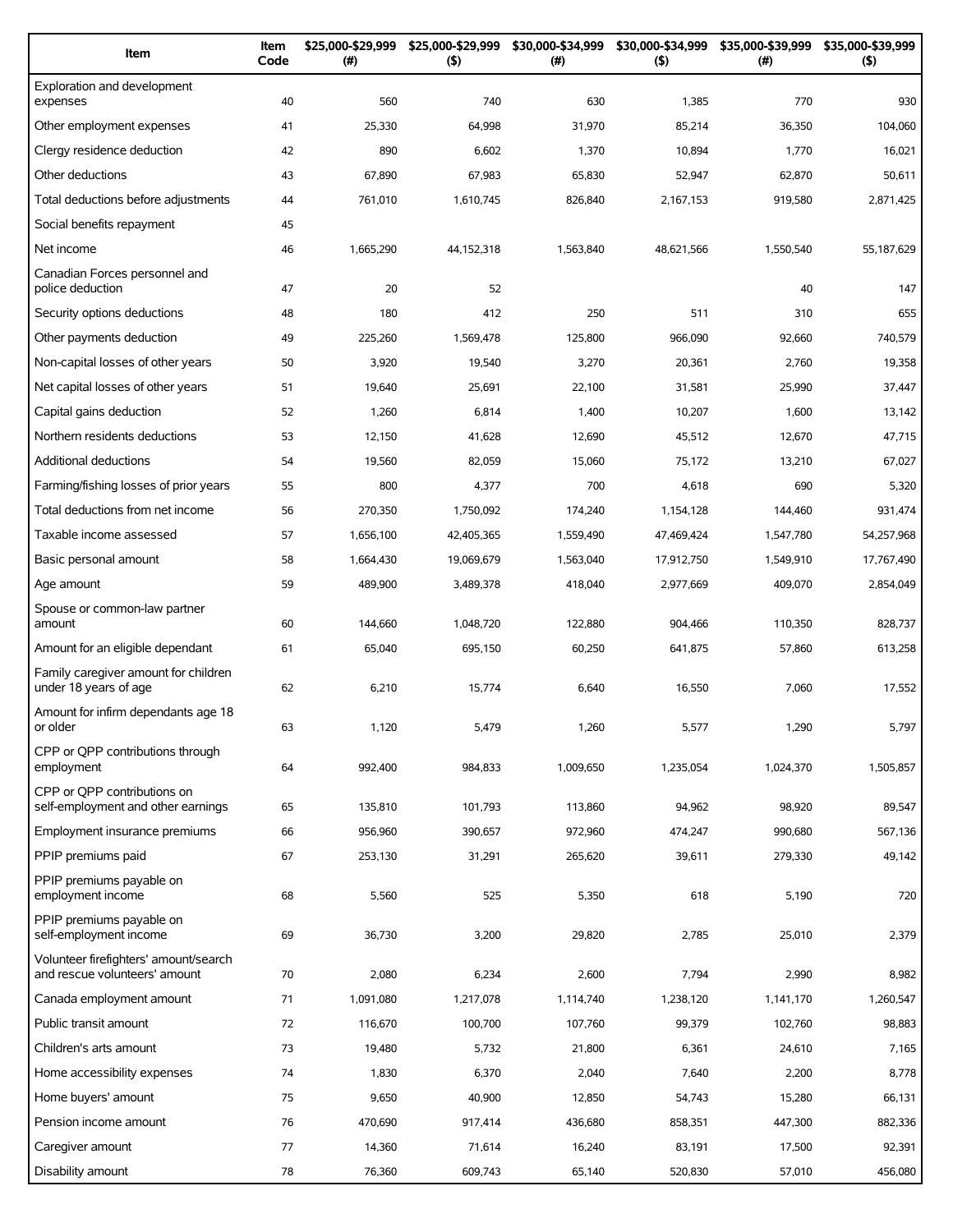| Item                                                                 | Item<br>Code | \$25,000-\$29,999<br>(#) | \$25,000-\$29,999<br>(5) | \$30,000-\$34,999<br>(#) | (5)       | \$30,000-\$34,999 \$35,000-\$39,999<br>(# ) | \$35,000-\$39,999<br>(5) |
|----------------------------------------------------------------------|--------------|--------------------------|--------------------------|--------------------------|-----------|---------------------------------------------|--------------------------|
| Disability amount transferred from a<br>dependant                    | 79           | 13,650                   | 138,499                  | 15,550                   | 158,568   | 17,110                                      | 174,782                  |
| Interest paid on student loans                                       | 80           | 42,200                   | 19,459                   | 49,810                   | 23,896    | 52,450                                      | 26,228                   |
| Tuition, education, and textbook<br>amounts                          | 81           | 204,560                  | 1,447,245                | 164,790                  | 1,292,393 | 134,080                                     | 1,102,955                |
| Tuition, education, and textbook<br>amounts transferred from a child | 82           | 19,680                   | 87,230                   | 24,390                   | 114,195   | 29,220                                      | 138,745                  |
| Amounts transferred from spouse or<br>common-law partner             | 83           | 106,400                  | 592,575                  | 84,260                   | 445,502   | 68,110                                      | 338,566                  |
| Medical expenses                                                     | 84           | 505,150                  | 1,140,390                | 478,290                  | 1,137,600 | 457,830                                     | 1,149,149                |
| Total tax credits on personal amounts                                | 85           | 1,664,820                | 4,835,715                | 1,563,390                | 4,553,305 | 1,550,210                                   | 4,517,116                |
| Allowable charitable donations and<br>government gifts               | 86           | 275,030                  | 202,633                  | 313,670                  | 265,809   | 349,080                                     | 321,470                  |
| Eligible cultural and ecological gifts                               | 87           | 470                      | 768                      | 420                      | 372       | 450                                         | 430                      |
| Total tax credit on donations and gifts                              | 88           | 271,710                  | 53,787                   | 310,440                  | 71,162    | 345,840                                     | 86,576                   |
| Total federal non-refundable tax<br>credits                          | 89           | 1,664,900                | 4,889,502                | 1.563.490                | 4,624,467 | 1,550,280                                   | 4,603,692                |
| Federal dividend tax credit                                          | 90           | 175,500                  | 63,692                   | 196,820                  | 85,972    | 232,840                                     | 137,518                  |
| Minimum tax carryover                                                | 91           | 1,840                    | 1,805                    | 2,130                    | 2,883     | 2,230                                       | 3,729                    |
| Basic federal tax                                                    | 92           | 1,263,020                | 1,666,187                | 1,358,730                | 2,525,797 | 1,430,030                                   | 3,457,810                |
| Federal foreign tax credit                                           | 93           | 57,860                   | 4,141                    | 70,800                   | 6,135     | 85,990                                      | 8,351                    |
| Federal political contribution tax credit                            | 94           | 4,630                    | 550                      | 6,070                    | 747       | 7,500                                       | 956                      |
| Investment tax credit                                                | 95           | 730                      | 412                      | 760                      | 510       | 770                                         | 591                      |
| Labour-sponsored funds tax credit<br>(federally registered)          | 96           | 800                      | 52                       | 1,320                    | 94        | 2,120                                       | 156                      |
| Labour-sponsored funds tax credit<br>(provincially registered)       | 97           | 7,720                    | 2,048                    | 12,960                   | 3,753     | 20,000                                      | 6,163                    |
| Alternative minimum tax payable                                      | 98           | 20                       | 52                       | 30                       | 79        | 30                                          | 79                       |
| Net federal tax                                                      | 99           | 1,257,330                | 1,659,921                | 1,354,620                | 2,515,775 | 1,426,730                                   | 3,442,880                |
| CPP contributions on<br>self-employment                              | 100          | 101,650                  | 151,114                  | 86,010                   | 143,180   | 75,620                                      | 138,479                  |
| Social Benefits repayment                                            | 101          |                          |                          |                          |           |                                             |                          |
| Working income tax benefit (WITB)                                    | 102          | 69,510                   | 31,704                   | 13,780                   | 6,026     | 3,920                                       | 2,072                    |
| Children's fitness tax credit                                        | 103          | 54,580                   | 3,921                    | 62,800                   | 4,502     | 71,300                                      | 5,154                    |
| Eligible educator school supply tax<br>credit                        | 104          | 1,060                    | 57                       | 1,320                    | 74        | 1,680                                       | 98                       |
| Net provincial or territorial tax                                    | 105          | 1,008,200                | 716,118                  | 1,042,090                | 1,035,744 | 1,071,880                                   | 1,383,609                |
| Total tax payable                                                    | 106          | 1,417,060                | 2,527,496                | 1,453,030                | 3,695,155 | 1,491,250                                   | 4,965,415                |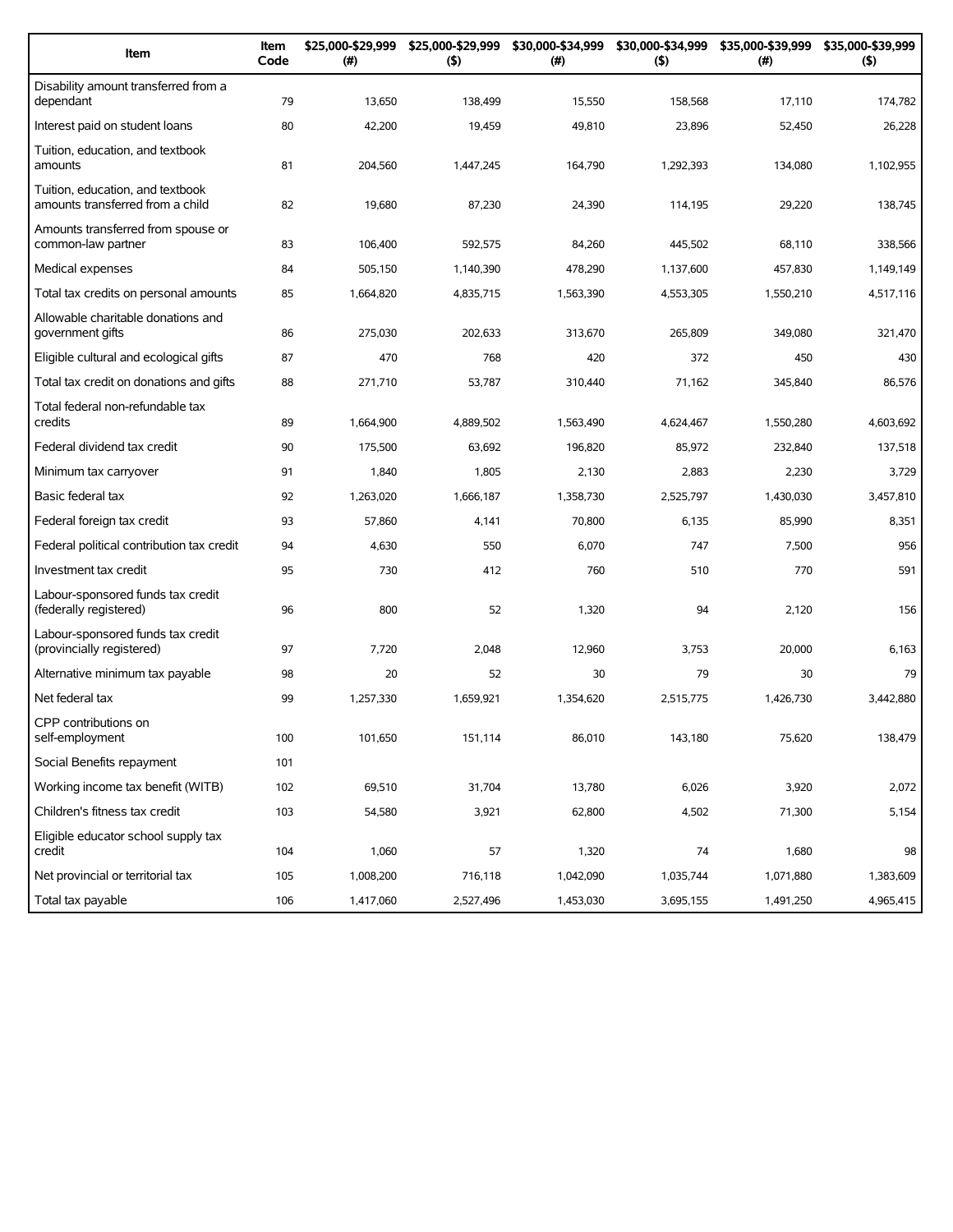| Item                                                                                          | Item<br>Code   | \$40,000-\$44,999<br>(#) | \$40,000-\$44,999<br>$($ \$) | \$45,000-\$49,999<br>(#) | \$45,000-\$49,999<br>(5) | \$50,000-<br>\$54,999<br>(#) | \$50,000-<br>\$54,999<br>(5) |
|-----------------------------------------------------------------------------------------------|----------------|--------------------------|------------------------------|--------------------------|--------------------------|------------------------------|------------------------------|
| Number of taxable returns                                                                     | $\mathbf{1}$   | 1,413,640                |                              | 1,341,670                |                          | 1,110,280                    |                              |
| Number of non-taxable returns                                                                 | 2              | 34,210                   |                              | 20,950                   |                          | 13,030                       |                              |
| Total number of returns                                                                       | 3              | 1,447,850                |                              | 1,362,620                |                          | 1,123,310                    |                              |
| Employment income                                                                             | 4              | 1,046,500                | 37,901,176                   | 974,180                  | 39,321,206               | 862,850                      | 39,094,380                   |
| Commissions (from employment)                                                                 | 5              | 31,920                   | 264,975                      | 29,670                   | 296,127                  | 26,710                       | 327,075                      |
| Other employment income                                                                       | 6              | 155,570                  | 543,478                      | 156,800                  | 550,109                  | 134,390                      | 477,963                      |
| Old age security (OAS) pension                                                                | $\overline{7}$ | 323,440                  | 2,130,214                    | 315,320                  | 2,074,873                | 215,500                      | 1,412,957                    |
| CPP or OPP benefits                                                                           | 8              | 426,680                  | 3,501,053                    | 422,170                  | 3,466,656                | 297,560                      | 2,514,836                    |
| Other pensions and superannuation                                                             | 9              | 342,390                  | 7,047,135                    | 347,830                  | 8,140,017                | 245,840                      | 6,922,250                    |
| Elected split-pension amount                                                                  | 10             | 96,740                   | 1,321,518                    | 136,710                  | 1,817,713                | 47,180                       | 575,210                      |
| Universal child care benefit (UCCB)                                                           | 11             | 187,650                  | 176,095                      | 162,500                  | 152,630                  | 135,340                      | 127,671                      |
| Employment insurance and other benefits                                                       | 12             | 211,790                  | 1,723,217                    | 177,990                  | 1,422,857                | 139,340                      | 1,121,103                    |
| Taxable amount of dividends from taxable Canadian<br>corporations                             | 13             | 238,190                  | 1,535,193                    | 259,660                  | 1,892,961                | 213,560                      | 1,703,049                    |
| Interest and other investment income                                                          | 14             | 335,910                  | 547,207                      | 346,890                  | 584,560                  | 278,490                      | 488,394                      |
| Net partnership income (limited or non-active<br>partners only)                               | 15             | 1,550                    | $-242$                       | 1,840                    | $-7$                     | 1,680                        | 1,185                        |
| Net rental income                                                                             | 16             | 85,170                   | 281,211                      | 86,440                   | 291,620                  | 75,760                       | 255,645                      |
| Taxable capital gains                                                                         | 17             | 143,450                  | 378,300                      | 157,170                  | 440,847                  | 127,910                      | 420,843                      |
| <b>RRSP</b> income                                                                            | 18             | 150,670                  | 788,017                      | 153,230                  | 847,179                  | 131,800                      | 708,718                      |
| Other income                                                                                  | 19             | 209,160                  | 747,780                      | 214,530                  | 782,993                  | 175,450                      | 674,423                      |
| Net business income                                                                           | 20             | 95,020                   | 1,416,351                    | 87,500                   | 1,329,332                | 71,770                       | 1,149,622                    |
| Net professional income                                                                       | 21             | 13,330                   | 205,091                      | 12,830                   | 207,822                  | 11,600                       | 202,786                      |
| Net commission income                                                                         | 22             | 13,140                   | 159,680                      | 12,260                   | 162,984                  | 10,290                       | 156,806                      |
| Net farming income                                                                            | 23             | 16,820                   | 114,798                      | 18,020                   | 164,300                  | 13,560                       | 84,124                       |
| Net fishing income                                                                            | 24             | 1,570                    | 26,538                       | 1,550                    | 33,054                   | 1,400                        | 34,737                       |
| Workers' compensation benefits                                                                | 25             | 46,410                   | 463,352                      | 38,980                   | 392,335                  | 32,160                       | 338.988                      |
| Social assistance payments                                                                    | 26             | 10,460                   | 77,957                       | 6,510                    | 49,123                   | 4,280                        | 30,518                       |
| Net federal supplements                                                                       | 27             | 15,830                   | 59,126                       | 9,500                    | 33,791                   | 5,590                        | 21,852                       |
| Total income assessed                                                                         | 28             | 1,447,850                | 61,473,697                   | 1,362,620                | 64,520,215               | 1,123,310                    | 58,901,661                   |
| Registered pension plan (RPP) deduction                                                       | 29             | 330,140                  | 718,369                      | 344,800                  | 893,903                  | 334,470                      | 1,009,054                    |
| RRSP/PRPP deduction                                                                           | 30             | 369,560                  | 995,931                      | 390,430                  | 1,188,055                | 384,390                      | 1,343,824                    |
| Deduction for elected split-pension amount                                                    | 31             | 114,410                  | 805,179                      | 118,100                  | 947,001                  | 107,110                      | 1,075,266                    |
| Annual union, professional, or like dues                                                      | 32             | 385,040                  | 215,666                      | 379,570                  | 237,272                  | 350,170                      | 246,357                      |
| Child care expenses                                                                           | 33             | 102,800                  | 421,215                      | 91,120                   | 400,646                  | 79,920                       | 372,071                      |
| Business investment loss                                                                      | 34             | 410                      | 6,990                        | 460                      | 9,170                    | 420                          | 11,608                       |
| Moving expenses                                                                               | 35             | 5,160                    | 15,957                       | 4,760                    | 16,937                   | 4,460                        | 17,889                       |
| Support payments made                                                                         | 36             | 2,200                    | 13,587                       | 2,320                    | 15,305                   | 2,320                        | 16,543                       |
| Carrying charges and interest expenses                                                        | 37             | 101,710                  | 146,552                      | 111,410                  | 168,190                  | 94,610                       | 166,634                      |
| Deduction for CPP/QPP contributions on<br>self-employment and other earnings                  | 38             | 87,630                   | 85,655                       | 80,320                   | 83,817                   | 66,570                       | 73,972                       |
| Deduction for provincial parental insurance plan<br>(PPIP) premiums on self-employment income | 39             | 20,970                   | 1,608                        | 18,530                   | 1,468                    | 15,250                       | 1,300                        |
| Exploration and development expenses                                                          | 40             | 890                      | 1,484                        | 1,060                    | 1,655                    | 1,040                        | 1,788                        |
| Other employment expenses                                                                     | 41             | 40,740                   | 121,730                      | 43,080                   | 138,161                  | 44,310                       | 155,168                      |
| Clergy residence deduction                                                                    | 42             | 2,100                    | 21,634                       | 2,210                    | 24,942                   | 2,320                        | 28,638                       |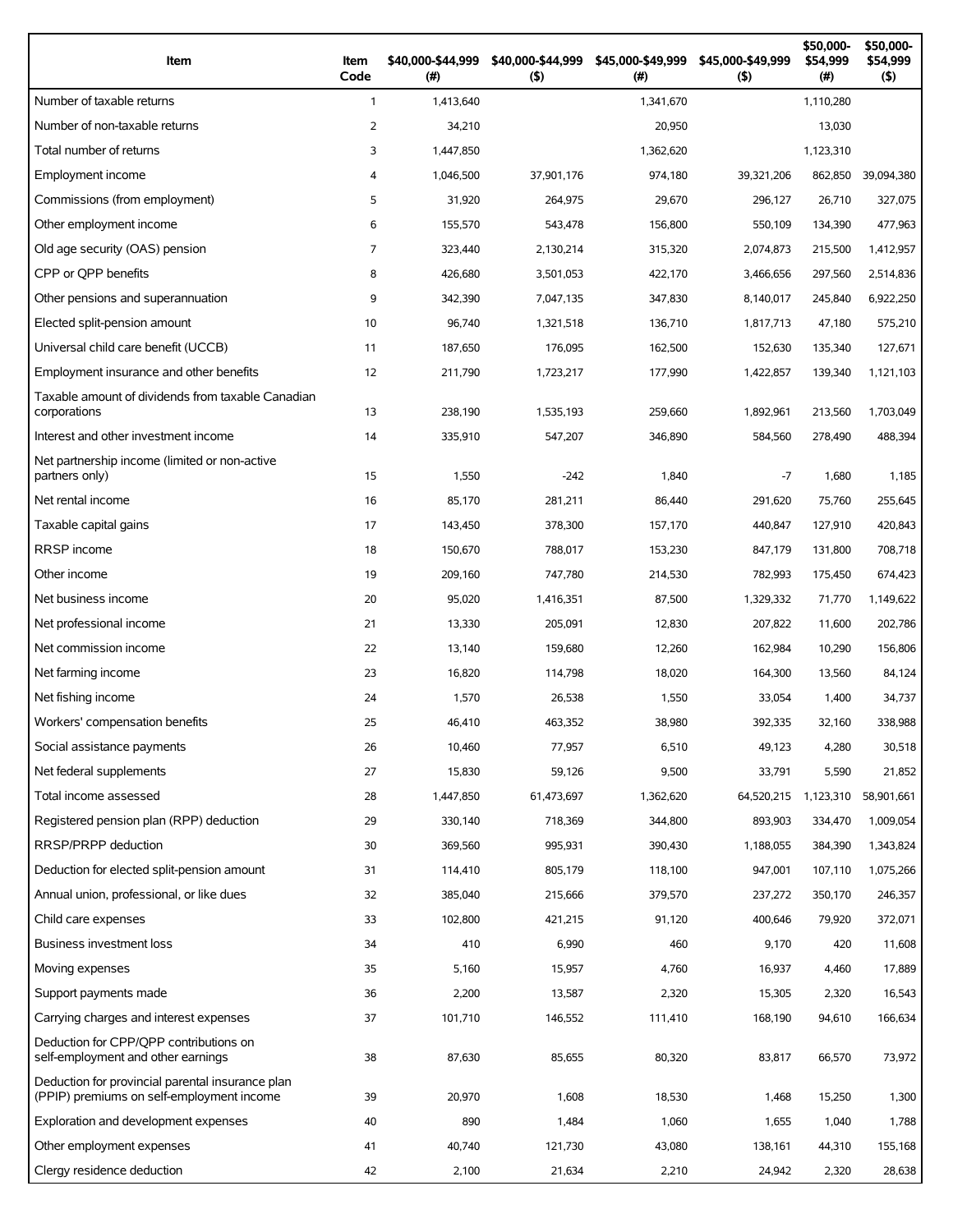| Item                                                                   | Item<br>Code | \$40,000-\$44,999<br>(#) | \$40,000-\$44,999<br>$($ \$) | \$45,000-\$49,999<br>(# ) | \$45,000-\$49,999<br>$($ \$) | \$50,000-<br>\$54,999<br>(#) | \$50,000-<br>\$54,999<br>$($ \$) |
|------------------------------------------------------------------------|--------------|--------------------------|------------------------------|---------------------------|------------------------------|------------------------------|----------------------------------|
| Other deductions                                                       | 43           | 55,790                   | 48,068                       | 50,190                    | 48,112                       | 38,560                       | 43,502                           |
| Total deductions before adjustments                                    | 44           | 957,900                  | 3,620,857                    | 949,030                   | 4,175,649                    | 854,290                      | 4,564,504                        |
| Social benefits repayment                                              | 45           |                          |                              |                           |                              |                              |                                  |
| Net income                                                             | 46           | 1,447,680                | 57,856,348                   | 1,362,460                 | 60,349,847                   | 1,123,170                    | 54,343,785                       |
| Canadian Forces personnel and police deduction                         | 47           | 40                       | 137                          | 40                        | 268                          | 60                           | 595                              |
| Security options deductions                                            | 48           | 380                      | 630                          | 450                       | 757                          | 470                          | 1,146                            |
| Other payments deduction                                               | 49           | 69,960                   | 600,435                      | 53,460                    | 475,249                      | 41,080                       | 391,359                          |
| Non-capital losses of other years                                      | 50           | 2,250                    | 17,674                       | 1,890                     | 15,260                       | 1,460                        | 13,814                           |
| Net capital losses of other years                                      | 51           | 26,010                   | 39,853                       | 30,240                    | 44,205                       | 25,390                       | 47,600                           |
| Capital gains deduction                                                | 52           | 1,680                    | 17,622                       | 1,900                     | 22,580                       | 1,790                        | 26,889                           |
| Northern residents deductions                                          | 53           | 12,200                   | 47,754                       | 12,080                    | 47,775                       | 11,530                       | 47,221                           |
| Additional deductions                                                  | 54           | 10,440                   | 61,919                       | 9,770                     | 57,237                       | 6,690                        | 39,470                           |
| Farming/fishing losses of prior years                                  | 55           | 600                      | 4,826                        | 520                       | 3,946                        | 490                          | 4,054                            |
| Total deductions from net income                                       | 56           | 119,180                  | 790,966                      | 106,570                   | 667,401                      | 85,790                       | 572,231                          |
| Taxable income assessed                                                | 57           | 1,445,620                | 57,066,980                   | 1,361,220                 | 59,683,547                   | 1,122,370                    | 53,772,610                       |
| Basic personal amount                                                  | 58           | 1,447,100                | 16,592,252                   | 1,361,950                 | 15,617,437                   | 1,122,710                    | 12,874,611                       |
| Age amount                                                             | 59           | 331,140                  | 2,129,929                    | 323,150                   | 1,895,380                    | 222,010                      | 1,193,769                        |
| Spouse or common-law partner amount                                    | 60           | 99,510                   | 760,298                      | 88,550                    | 679,474                      | 77,880                       | 601,086                          |
| Amount for an eligible dependant                                       | 61           | 53,920                   | 568,177                      | 45,870                    | 482,431                      | 38,230                       | 400,254                          |
| Family caregiver amount for children under 18<br>years of age          | 62           | 7,200                    | 17,899                       | 6,840                     | 16,856                       | 6,320                        | 15,782                           |
| Amount for infirm dependants age 18 or older                           | 63           | 1,280                    | 5,652                        | 1,240                     | 5,427                        | 1,140                        | 5,033                            |
| CPP or QPP contributions through employment                            | 64           | 1,011,280                | 1,734,201                    | 938,330                   | 1,814,618                    | 834,930                      | 1,822,003                        |
| CPP or QPP contributions on self-employment and<br>other earnings      | 65           | 87,630                   | 85,655                       | 80,320                    | 83,817                       | 66,570                       | 73,972                           |
| Employment insurance premiums                                          | 66           | 976,670                  | 643,489                      | 906,040                   | 669,479                      | 804,570                      | 652,459                          |
| PPIP premiums paid                                                     | 67           | 271,840                  | 54,944                       | 235,810                   | 52,727                       | 206,760                      | 51,905                           |
| PPIP premiums payable on employment income                             | 68           | 5,460                    | 891                          | 5,770                     | 1,100                        | 5,750                        | 1,249                            |
| PPIP premiums payable on self-employment<br>income                     | 69           | 21,200                   | 2,076                        | 18,760                    | 1,895                        | 15,420                       | 1,677                            |
| Volunteer firefighters' amount/search and rescue<br>volunteers' amount | 70           | 3,210                    | 9,618                        | 3,280                     | 9,837                        | 3,150                        | 9,444                            |
| Canada employment amount                                               | 71           | 1,121,130                | 1,242,532                    | 1,044,540                 | 1,157,262                    | 912,470                      | 1,021,160                        |
| Public transit amount                                                  | 72           | 99,360                   | 99,862                       | 90,830                    | 94,713                       | 80,840                       | 86,828                           |
| Children's arts amount                                                 | 73           | 26,980                   | 7,875                        | 27,300                    | 7,986                        | 27,210                       | 8,030                            |
| Home accessibility expenses                                            | 74           | 2,070                    | 8,258                        | 2,000                     | 8,464                        | 1,660                        | 7,104                            |
| Home buyers' amount                                                    | 75           | 16,620                   | 72,402                       | 16,450                    | 72,069                       | 15,770                       | 69,727                           |
| Pension income amount                                                  | 76           | 382,520                  | 754,684                      | 398,150                   | 787,338                      | 271,210                      | 534,975                          |
| Caregiver amount                                                       | 77           | 18,080                   | 96,034                       | 17,460                    | 94,044                       | 15,730                       | 85,608                           |
| Disability amount                                                      | 78           | 45,330                   | 362,590                      | 38,820                    | 310,602                      | 27,510                       | 220,055                          |
| Disability amount transferred from a dependant                         | 79           | 17,650                   | 182,418                      | 17,050                    | 176,166                      | 15,290                       | 161,755                          |
| Interest paid on student loans                                         | 80           | 51,450                   | 27,276                       | 45,650                    | 24,987                       | 39,540                       | 22,660                           |
| Tuition, education, and textbook amounts                               | 81           | 109,810                  | 907,005                      | 89,140                    | 726,526                      | 71,480                       | 564,873                          |
| Tuition, education, and textbook amounts<br>transferred from a child   | 82           | 33,740                   | 161,231                      | 35,150                    | 169,813                      | 34,160                       | 166,485                          |
| Amounts transferred from spouse or common-law<br>partner               | 83           | 50,700                   | 249,602                      | 36,530                    | 189,267                      | 27,970                       | 146,972                          |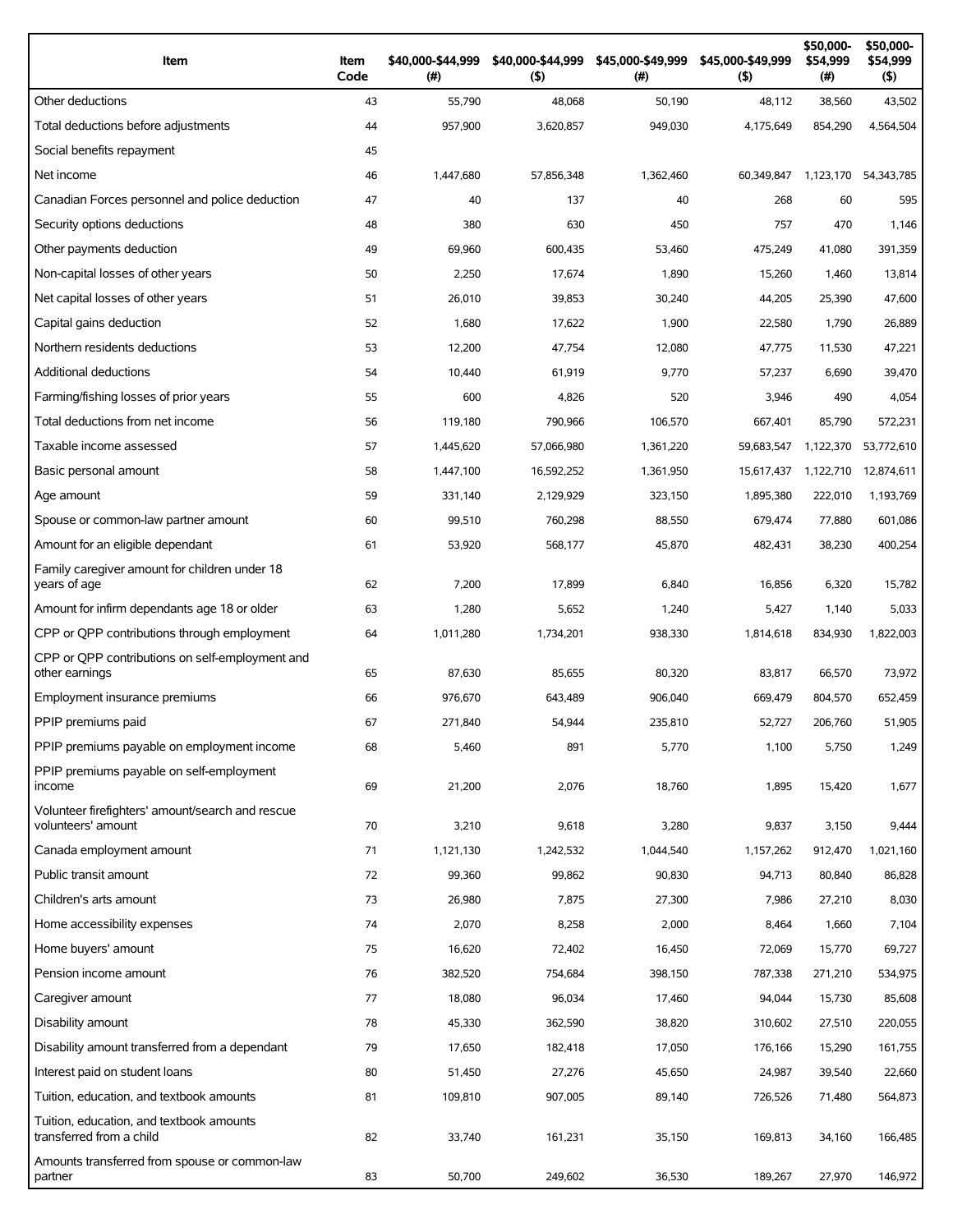| Item                                                           | Item<br>Code | \$40,000-\$44,999<br>(#) | \$40,000-\$44,999<br>(5) | \$45,000-\$49,999<br>(#) | \$45,000-\$49,999<br>(5) | \$50,000-<br>\$54,999<br>(#) | \$50,000-<br>\$54,999<br>$($ \$) |
|----------------------------------------------------------------|--------------|--------------------------|--------------------------|--------------------------|--------------------------|------------------------------|----------------------------------|
| Medical expenses                                               | 84           | 385,910                  | 1,027,709                | 345,740                  | 971,284                  | 238,190                      | 670,312                          |
| Total tax credits on personal amounts                          | 85           | 1,447,360                | 4,170,792                | 1,362,180                | 3,918,260                | 1,122,910                    | 3,220,591                        |
| Allowable charitable donations and government gifts            | 86           | 356,110                  | 344,347                  | 358,810                  | 366,695                  | 320,780                      | 338,886                          |
| Eligible cultural and ecological gifts                         | 87           |                          |                          |                          |                          |                              |                                  |
| Total tax credit on donations and gifts                        | 88           | 353,120                  | 93,083                   | 356,100                  | 99,412                   | 318,430                      | 93,833                           |
| Total federal non-refundable tax credits                       | 89           | 1,447,420                | 4,263,875                | 1,362,210                | 4,017,673                | 1,122,940                    | 3,314,425                        |
| Federal dividend tax credit                                    | 90           | 235,440                  | 169,243                  | 259,200                  | 213,538                  | 213,750                      | 195,589                          |
| Minimum tax carryover                                          | 91           | 2,480                    | 5,217                    | 2,600                    | 6,255                    | 2,330                        | 6,619                            |
| Basic federal tax                                              | 92           | 1,378,160                | 4,163,941                | 1,320,300                | 4,802,642                | 1,098,270                    | 4,805,157                        |
| Federal foreign tax credit                                     | 93           | 87,220                   | 10,461                   | 100,100                  | 13,512                   | 82,120                       | 14,034                           |
| Federal political contribution tax credit                      | 94           | 8,090                    | 1,091                    | 9,510                    | 1,325                    | 8,310                        | 1,197                            |
| Investment tax credit                                          | 95           | 800                      | 695                      |                          |                          | 730                          | 685                              |
| Labour-sponsored funds tax credit (federally<br>registered)    | 96           | 2,510                    | 197                      | 2,500                    | 214                      | 2,520                        | 240                              |
| Labour-sponsored funds tax credit (provincially<br>registered) | 97           | 25,230                   | 8,409                    | 24,790                   | 9,237                    | 25,080                       | 10,428                           |
| Alternative minimum tax payable                                | 98           | 40                       | 86                       | 40                       | 86                       | 70                           | 122                              |
| Net federal tax                                                | 99           | 1,375,350                | 4,144,369                | 1,317,730                | 4,778,930                | 1,096,190                    | 4,779,885                        |
| CPP contributions on self-employment                           | 100          | 67,790                   | 135,380                  | 62,800                   | 134,564                  | 52,250                       | 118,499                          |
| Social Benefits repayment                                      | 101          |                          |                          |                          |                          |                              |                                  |
| Working income tax benefit (WITB)                              | 102          | 1,740                    | 1,047                    | 900                      | 636                      | 470                          | 357                              |
| Children's fitness tax credit                                  | 103          | 79,330                   | 5,789                    | 80,360                   | 6,030                    | 79,040                       | 6,031                            |
| Eligible educator school supply tax credit                     | 104          | 2,040                    | 116                      | 2,200                    | 133                      | 2,230                        | 132                              |
| Net provincial or territorial tax                              | 105          | 1,029,590                | 1,681,622                | 996,050                  | 1,991,961                | 827,200                      | 1,994,296                        |
| Total tax payable                                              | 106          | 1,413,640                | 5,961,854                | 1,341,670                | 6,905,966                | 1,110,280                    | 6,893,229                        |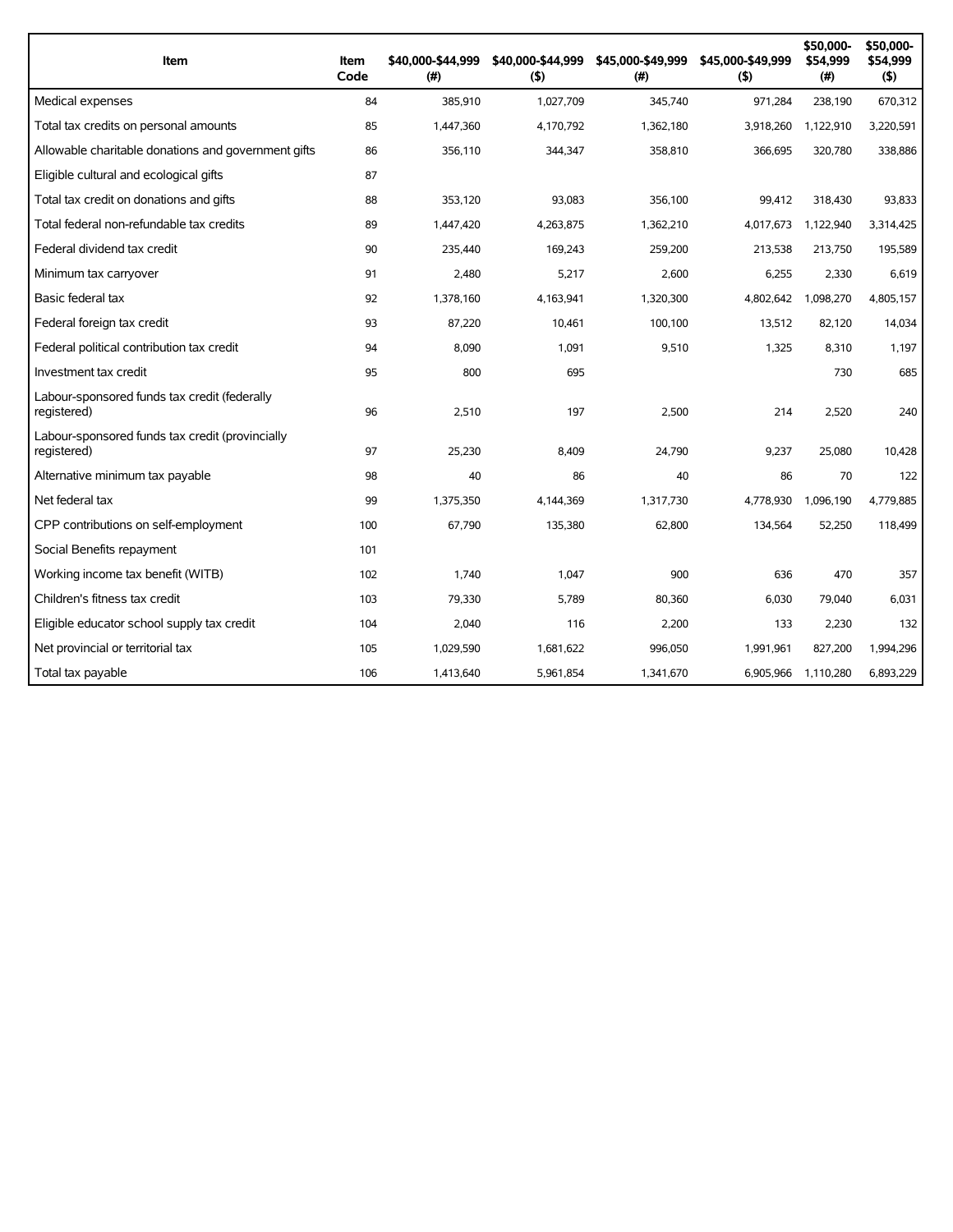| Item                                                                                             | Item<br>Code   | \$55,000-\$59,999<br>(#) | \$55,000-\$59,999<br>(5) | \$60,000-\$69,999<br>(#) | \$60,000-\$69,999<br>(5) | \$70,000-\$79,999<br>(#) | \$70,000-\$79,999<br>$($ \$) |
|--------------------------------------------------------------------------------------------------|----------------|--------------------------|--------------------------|--------------------------|--------------------------|--------------------------|------------------------------|
| Number of taxable returns                                                                        | $\mathbf{1}$   | 970,500                  |                          | 1.605.540                |                          | 1,288,790                |                              |
| Number of non-taxable returns                                                                    | $\overline{2}$ | 8,950                    |                          | 10,700                   |                          | 5,490                    |                              |
| Total number of returns                                                                          | 3              | 979,450                  |                          | 1,616,250                |                          | 1,294,270                |                              |
| Employment income                                                                                | 4              | 767,370                  | 38,307,990               | 1,298,580                | 73,483,503               | 1,058,020                | 69,679,905                   |
| Commissions (from employment)                                                                    | 5              | 23,850                   | 349,141                  | 40,850                   | 748,449                  | 33,150                   | 776,085                      |
| Other employment income                                                                          | 6              | 123,200                  | 425,617                  | 215,280                  | 775.850                  | 183,660                  | 621,462                      |
| Old age security (OAS) pension                                                                   | $\overline{7}$ | 174,930                  | 1,144,395                | 269,740                  | 1,767,143                | 206,010                  | 1,352,193                    |
| CPP or QPP benefits                                                                              | 8              | 245,350                  | 2,099,936                | 379,070                  | 3,285,914                | 281,760                  | 2,476,288                    |
| Other pensions and superannuation                                                                | 9              | 204,910                  | 6,391,666                | 318,700                  | 11,017,138               | 239,270                  | 8,986,674                    |
| Elected split-pension amount                                                                     | 10             | 37,960                   | 482,264                  | 64,800                   | 884,686                  | 67,360                   | 993,119                      |
| Universal child care benefit (UCCB)                                                              | 11             | 113,160                  | 106,822                  | 176,960                  | 167,839                  | 133,210                  | 124,271                      |
| Employment insurance and other<br>benefits                                                       | 12             | 110,540                  | 878,595                  | 161,510                  | 1,233,522                | 105,940                  | 749,920                      |
| Taxable amount of dividends from<br>taxable Canadian corporations                                | 13             | 196,560                  | 1,818,578                | 348,050                  | 3,460,890                | 312,960                  | 3,935,794                    |
| Interest and other investment income                                                             | 14             | 250,270                  | 457,117                  | 435,590                  | 844,488                  | 375,890                  | 798,397                      |
| Net partnership income (limited or<br>non-active partners only)                                  | 15             | 1,730                    | 716                      | 3,290                    | 2,868                    | 3,400                    | 3,939                        |
| Net rental income                                                                                | 16             | 70,070                   | 238,464                  | 124,910                  | 438,304                  | 109,410                  | 403,356                      |
| Taxable capital gains                                                                            | 17             | 117,070                  | 419,860                  | 209,590                  | 864,445                  | 187,170                  | 927,986                      |
| <b>RRSP</b> income                                                                               | 18             | 119,630                  | 670,637                  | 206,020                  | 1,239,322                | 167,910                  | 1,125,832                    |
| Other income                                                                                     | 19             | 155,300                  | 620,888                  | 268,420                  | 1,171,351                | 228,810                  | 1,082,025                    |
| Net business income                                                                              | 20             | 60,810                   | 1,024,363                | 99,820                   | 1,790,699                | 77,590                   | 1,462,034                    |
| Net professional income                                                                          | 21             | 10,770                   | 206,663                  | 19,710                   | 415,670                  | 18,030                   | 426,299                      |
| Net commission income                                                                            | 22             | 8,820                    | 149,801                  | 14,970                   | 298,306                  | 12,150                   | 295,316                      |
| Net farming income                                                                               | 23             | 11,700                   | 80,107                   | 20,230                   | 152,796                  | 16,990                   | 140,832                      |
| Net fishing income                                                                               | 24             | 1,240                    | 34,485                   | 2,010                    | 66,357                   | 1,540                    | 63,402                       |
| Workers' compensation benefits                                                                   | 25             | 26,000                   | 274,527                  | 38,520                   | 413,188                  | 25,270                   | 269,200                      |
| Social assistance payments                                                                       | 26             | 2,790                    | 19,053                   | 3,250                    | 20,224                   | 1,780                    | 9,665                        |
| Net federal supplements                                                                          | 27             | 3,640                    | 13,601                   | 4,570                    | 16,262                   | 2,870                    | 9,781                        |
| Total income assessed                                                                            | 28             | 979,450                  | 56,267,237               | 1,616,250                | 104,660,276              | 1,294,270                | 96,796,090                   |
| Registered pension plan (RPP)<br>deduction                                                       | 29             | 322,880                  | 1,122,406                | 587,720                  | 2,441,022                | 525,800                  | 2,714,142                    |
| RRSP/PRPP deduction                                                                              | 30             | 363,220                  | 1,414,392                | 653,250                  | 2,929,268                | 574,150                  | 2,989,454                    |
| Deduction for elected split-pension                                                              |                |                          |                          |                          |                          |                          |                              |
| amount<br>Annual union, professional, or like                                                    | 31             | 90,700                   | 1,097,520                | 140,090                  | 1,993,793                | 99,970                   | 1,513,591                    |
| dues                                                                                             | 32             | 328,190                  | 256,284                  | 579,890                  | 515,258                  | 513,690                  | 531,871                      |
| Child care expenses                                                                              | 33             | 68,650                   | 333,696                  | 111,730                  | 571,443                  | 87,000                   | 455,263                      |
| Business investment loss                                                                         | 34             | 390                      | 8,646                    | 680                      | 13,969                   | 570                      | 13,754                       |
| Moving expenses                                                                                  | 35             | 4,010                    | 19,102                   | 7,080                    | 38,403                   | 5,570                    | 35,777                       |
| Support payments made                                                                            | 36             | 2,350                    | 17,902                   | 4,670                    | 39,514                   | 4,640                    | 43,817                       |
| Carrying charges and interest<br>expenses                                                        | 37             | 87,840                   | 162,754                  | 159,040                  | 319,974                  | 144,860                  | 319,897                      |
| Deduction for CPP/QPP contributions<br>on self-employment and other earnings                     | 38             | 50,460                   | 64,891                   | 69,290                   | 103,778                  | 47,440                   | 77,391                       |
| Deduction for provincial parental<br>insurance plan (PPIP) premiums on<br>self-employment income | 39             | 12,920                   | 1,168                    | 21,090                   | 2,108                    | 13,620                   | 1,709                        |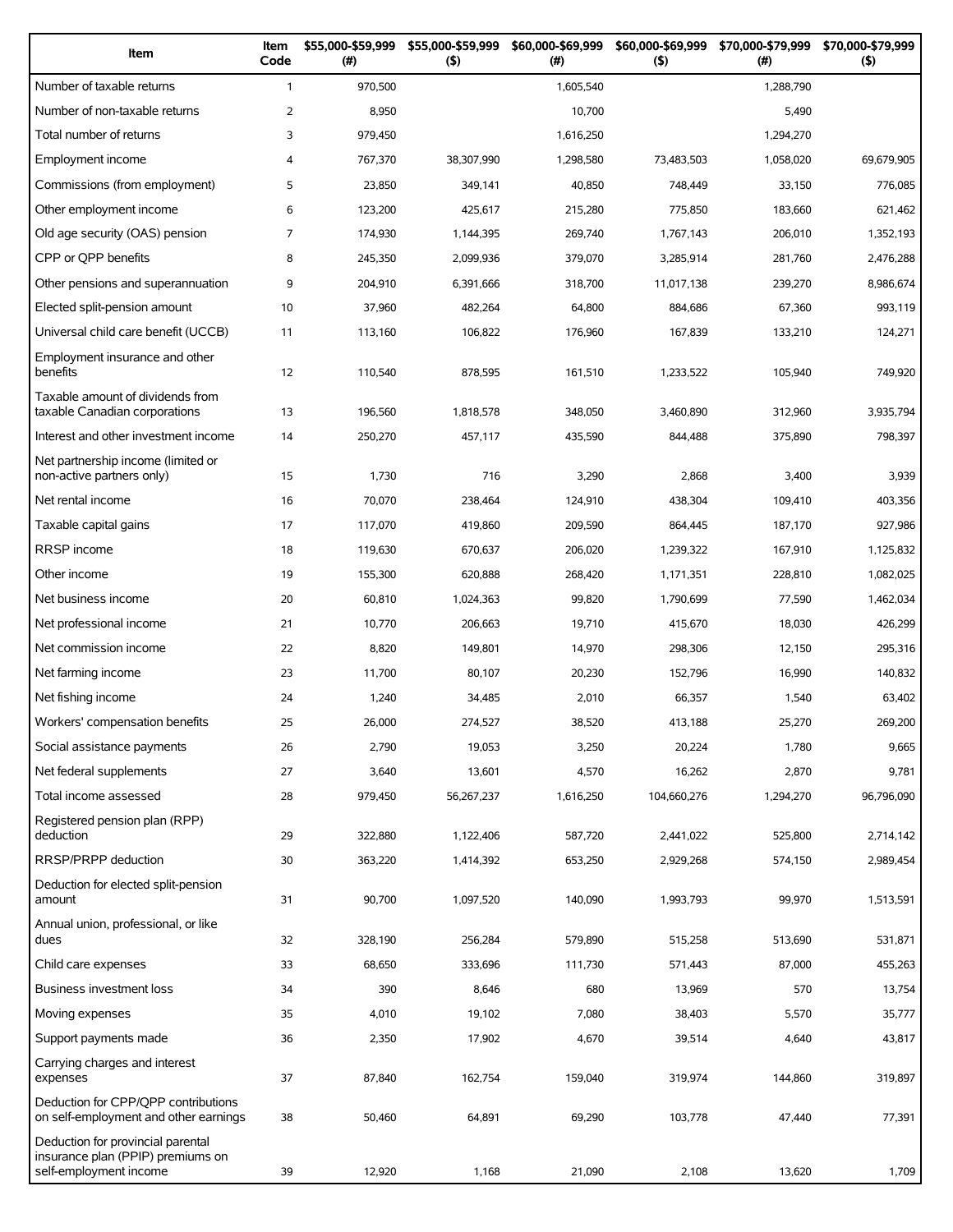| Item                                                                   | Item<br>Code | \$55,000-\$59,999<br>(#) | \$55,000-\$59,999<br>(5) | \$60,000-\$69,999<br>(#) | \$60,000-\$69,999<br>(5) | \$70,000-\$79,999<br>$(\#)$ | \$70,000-\$79,999<br>(5) |
|------------------------------------------------------------------------|--------------|--------------------------|--------------------------|--------------------------|--------------------------|-----------------------------|--------------------------|
| Exploration and development<br>expenses                                | 40           | 1,100                    | 2,407                    | 2,200                    | 5,555                    | 2,460                       | 7,298                    |
| Other employment expenses                                              | 41           | 43,060                   | 159,629                  | 81,160                   | 323,382                  | 70,760                      | 296,311                  |
| Clergy residence deduction                                             | 42           | 2,280                    | 31,553                   | 4,190                    | 67,010                   | 3,150                       | 56,422                   |
| Other deductions                                                       | 43           | 31,770                   | 42,308                   | 48,430                   | 78,117                   | 34,790                      | 71,426                   |
| Total deductions before adjustments                                    | 44           | 771,110                  | 4,735,403                | 1,319,260                | 9,443,940                | 1,093,990                   | 9.129.752                |
| Social benefits repayment                                              | 45           |                          |                          |                          |                          | 96,690                      | 81,713                   |
| Net income                                                             | 46           | 979,340                  | 51,535,197               | 1,616,060                | 95,208,525               | 1,294,130                   | 87,589,956               |
| Canadian Forces personnel and<br>police deduction                      | 47           | 160                      | 2,478                    | 710                      | 12,413                   | 780                         | 14,365                   |
| Security options deductions                                            | 48           | 550                      | 1,273                    | 1,240                    | 3,039                    | 1,400                       | 3,971                    |
| Other payments deduction                                               | 49           | 31,810                   | 307,182                  | 45,560                   | 449,675                  | 29,400                      | 288,631                  |
| Non-capital losses of other years                                      | 50           | 1,230                    | 12,689                   | 1,880                    | 21,134                   | 1,350                       | 17,614                   |
| Net capital losses of other years                                      | 51           | 23,790                   | 45,968                   | 43,830                   | 92,598                   | 41,970                      | 96,476                   |
| Capital gains deduction                                                | 52           | 1,740                    | 29,964                   | 3,680                    | 80,844                   | 4,100                       | 117,218                  |
| Northern residents deductions                                          | 53           | 10,830                   | 44,818                   | 20,230                   | 88,242                   | 18,960                      | 86,810                   |
| <b>Additional deductions</b>                                           | 54           | 5,350                    | 32,288                   | 8,360                    | 55,825                   | 6,560                       | 42,238                   |
| Farming/fishing losses of prior years                                  | 55           | 390                      | 3,368                    | 760                      | 7,086                    | 610                         | 5,826                    |
| Total deductions from net income                                       | 56           | 73,210                   | 480,101                  | 121,800                  | 811,414                  | 101,180                     | 673,505                  |
| Taxable income assessed                                                | 57           | 978,960                  | 51,056,036               | 1,615,460                | 94,398,735               | 1,293,810                   | 86,919,024               |
| Basic personal amount                                                  | 58           | 978,980                  | 11,226,582               | 1,615,460                | 18,526,181               | 1,293,650                   | 14,836,382               |
| Age amount                                                             | 59           | 180,950                  | 869,295                  | 280,320                  | 1,087,071                | 215,720                     | 534,852                  |
| Spouse or common-law partner<br>amount                                 | 60           | 69,600                   | 539,807                  | 120,690                  | 940,670                  | 102,450                     | 808,949                  |
| Amount for an eligible dependant                                       | 61           | 32,030                   | 334,455                  | 49,900                   | 520,751                  | 39,550                      | 411,303                  |
| Family caregiver amount for children<br>under 18 years of age          | 62           | 5,980                    | 14,776                   | 10,340                   | 25,392                   | 9,050                       | 22,079                   |
| Amount for infirm dependants age 18<br>or older                        | 63           | 940                      | 4,156                    | 1,700                    | 7,625                    | 1,320                       | 5,867                    |
| CPP or OPP contributions through<br>employment                         | 64           | 742,910                  | 1,742,380                | 1,258,270                | 3,064,616                | 1,024,800                   | 2,568,881                |
| CPP or OPP contributions on<br>self-employment and other earnings      | 65           | 50,460                   | 64,891                   | 69,290                   | 103,778                  | 47,440                      | 77,391                   |
| Employment insurance premiums                                          | 66           | 716,650                  | 600,989                  | 1,210,220                | 1,037,812                | 983,860                     | 856,833                  |
| PPIP premiums paid                                                     | 67           | 177,540                  | 49,174                   | 288,370                  | 90,617                   | 237,470                     | 85,048                   |
| PPIP premiums payable on<br>employment income                          | 68           | 5,980                    | 1,464                    | 10,880                   | 3,027                    | 8,480                       | 2,681                    |
| PPIP premiums payable on<br>self-employment income                     | 69           | 13,090                   | 1,507                    | 21,320                   | 2,721                    | 13,730                      | 2,205                    |
| Volunteer firefighters' amount/search<br>and rescue volunteers' amount | 70           | 2,970                    | 8,916                    | 5,380                    | 16,146                   | 4,230                       | 12,675                   |
| Canada employment amount                                               | 71           | 807,020                  | 906,370                  | 1,357,440                | 1,531,881                | 1,098,960                   | 1,245,440                |
| Public transit amount                                                  | 72           | 71,580                   | 78,158                   | 119,090                  | 133,003                  | 96,210                      | 110,013                  |
| Children's arts amount                                                 | 73           | 26,300                   | 7,823                    | 51,710                   | 15,478                   | 52,110                      | 15,837                   |
| Home accessibility expenses                                            | 74           | 1,470                    | 6,284                    | 2,440                    | 11,020                   | 1,910                       | 9,002                    |
| Home buyers' amount                                                    | 75           | 14,230                   | 63,406                   | 24,370                   | 109,500                  | 18,410                      | 83,684                   |
| Pension income amount                                                  | 76           | 224,440                  | 442,866                  | 350,630                  | 691,666                  | 265,810                     | 524,034                  |
| Caregiver amount                                                       | 77           | 13,700                   | 74,417                   | 22,920                   | 126,832                  | 18,460                      | 104,184                  |
| Disability amount                                                      | 78           | 22,000                   | 176,009                  | 32,010                   | 256,107                  | 21,720                      | 173,819                  |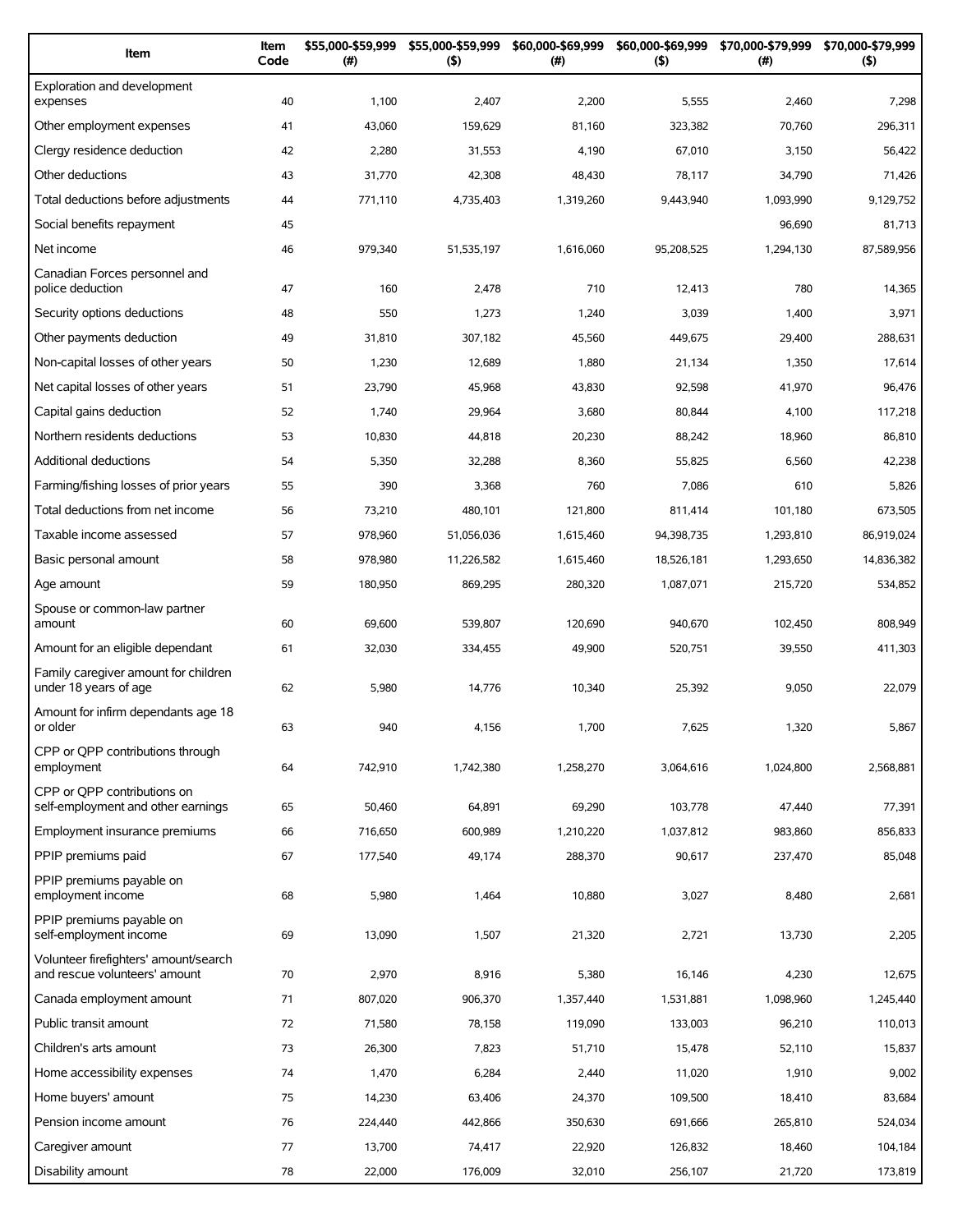| Item                                                                 | Item<br>Code | \$55,000-\$59,999<br>(#) | \$55,000-\$59,999<br>(5) | \$60,000-\$69,999<br>$(\#)$ | \$60,000-\$69,999<br>(5) | \$70,000-\$79,999<br>$(\#)$ | \$70,000-\$79,999<br>(5) |
|----------------------------------------------------------------------|--------------|--------------------------|--------------------------|-----------------------------|--------------------------|-----------------------------|--------------------------|
| Disability amount transferred from a<br>dependant                    | 79           | 13,970                   | 149,038                  | 23,810                      | 256,414                  | 20,280                      | 221,411                  |
| Interest paid on student loans                                       | 80           | 34,380                   | 20,554                   | 54,730                      | 34,221                   | 39,250                      | 25,702                   |
| Tuition, education, and textbook<br>amounts                          | 81           | 59,230                   | 465,241                  | 91,820                      | 753,598                  | 65,760                      | 465,082                  |
| Tuition, education, and textbook<br>amounts transferred from a child | 82           | 33,100                   | 161,686                  | 61,400                      | 304,334                  | 60,020                      | 300,522                  |
| Amounts transferred from spouse or<br>common-law partner             | 83           | 23,070                   | 120,523                  | 36,280                      | 189,027                  | 27,340                      | 140,081                  |
| Medical expenses                                                     | 84           | 185,270                  | 543,771                  | 265,570                     | 826,938                  | 182,010                     | 614,482                  |
| Total tax credits on personal amounts                                | 85           | 979,150                  | 2,801,271                | 1,615,710                   | 4,600,162                | 1,293,870                   | 3,638,988                |
| Allowable charitable donations and<br>government gifts               | 86           | 295,960                  | 326,569                  | 520,730                     | 624,121                  | 452,390                     | 592,300                  |
| Eligible cultural and ecological gifts                               | 87           |                          |                          |                             |                          | 510                         | 1,327                    |
| Total tax credit on donations and gifts                              | 88           | 293,840                  | 89,014                   | 517,500                     | 170,924                  | 449,920                     | 162,925                  |
| Total federal non-refundable tax<br>credits                          | 89           | 979,180                  | 2,890,285                | 1.615.740                   | 4,771,086                | 1.293.890                   | 3,801,914                |
| Federal dividend tax credit                                          | 90           | 197,220                  | 209,487                  | 349,840                     | 406,307                  | 314,710                     | 464,106                  |
| Minimum tax carryover                                                | 91           | 2,270                    | 6,710                    | 4,080                       | 12,534                   | 4,140                       | 12,094                   |
| Basic federal tax                                                    | 92           | 962,940                  | 4,972,004                | 1,596,560                   | 10,190,420               | 1,283,940                   | 10,345,853               |
| Federal foreign tax credit                                           | 93           | 76,490                   | 15,468                   | 139,700                     | 35,287                   | 128,410                     | 42,199                   |
| Federal political contribution tax credit                            | 94           | 7,920                    | 1,199                    | 14,730                      | 2,329                    | 13,840                      | 2,325                    |
| Investment tax credit                                                | 95           | 710                      | 845                      | 1,260                       | 1,564                    | 1,240                       | 1,630                    |
| Labour-sponsored funds tax credit<br>(federally registered)          | 96           | 2,350                    | 220                      | 4,090                       | 401                      | 3,940                       | 411                      |
| Labour-sponsored funds tax credit<br>(provincially registered)       | 97           | 23,700                   | 10,377                   | 41,610                      | 19,066                   | 39,460                      | 18,676                   |
| Alternative minimum tax payable                                      | 98           | 110                      | 146                      | 360                         | 446                      | 1,440                       | 852                      |
| Net federal tax                                                      | 99           | 961.150                  | 4,945,135                | 1,594,040                   | 10,134,392               | 1,282,040                   | 10.283.147               |
| CPP contributions on<br>self-employment                              | 100          | 40,010                   | 104,706                  | 55,160                      | 167,153                  | 37,520                      | 124,449                  |
| Social Benefits repayment                                            | 101          |                          |                          |                             |                          | 96,690                      | 81,713                   |
| Working income tax benefit (WITB)                                    | 102          | 350                      | 288                      | 430                         | 359                      | 230                         | 195                      |
| Children's fitness tax credit                                        | 103          | 76,510                   | 5,957                    | 146,760                     | 11,832                   | 144,090                     | 12,077                   |
| Eligible educator school supply tax<br>credit                        | 104          | 2,400                    | 150                      | 5,310                       | 346                      | 6,320                       | 405                      |
| Net provincial or territorial tax                                    | 105          | 733,600                  | 2,064,789                | 1,234,360                   | 4,195,548                | 994,380                     | 4,202,938                |
| Total tax payable                                                    | 106          | 970,500                  | 7,115,227                | 1,605,540                   | 14,512,009               | 1,288,790                   | 14,693,451               |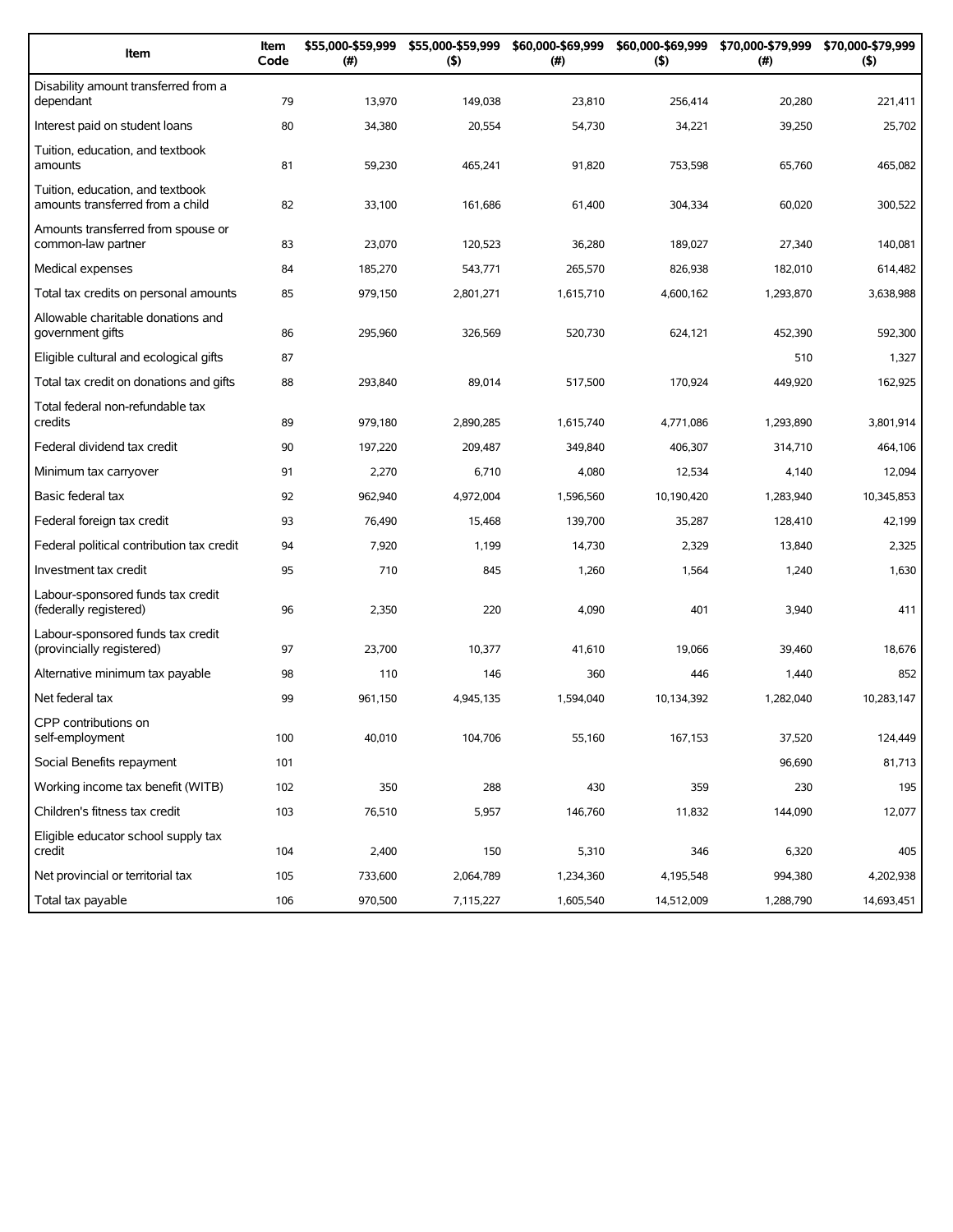| Item                                                                            | Item<br>Code | \$80,000-\$89,999<br>$(\#)$ | \$80,000-\$89,999<br>(5) | \$90,000-\$99,999<br>(# ) | \$90,000-\$99,999<br>$($ \$) | \$100,000-\$149,999<br>(# ) | \$100,000-\$149,999<br>$($ \$) |
|---------------------------------------------------------------------------------|--------------|-----------------------------|--------------------------|---------------------------|------------------------------|-----------------------------|--------------------------------|
| Number of taxable returns                                                       | $\mathbf{1}$ | 968,930                     |                          | 771,800                   |                              | 1,556,720                   |                                |
| Number of non-taxable returns                                                   | 2            | 2,720                       |                          | 1,720                     |                              | 3,700                       |                                |
| Total number of returns                                                         | 3            | 971,650                     |                          | 773,520                   |                              | 1,560,430                   |                                |
| Employment income                                                               | 4            | 831,470                     | 62,523,463               | 675,690                   | 57,194,408                   | 1,353,080                   | 138,515,232                    |
| Commissions (from employment)                                                   | 5            | 26,510                      | 760,976                  | 21,190                    | 715,817                      | 60,130                      | 2,837,358                      |
| Other employment income                                                         | 6            | 147,390                     | 491,010                  | 120.670                   | 413,393                      | 259,130                     | 1,413,160                      |
| Old age security (OAS) pension                                                  | 7            | 113.820                     | 744,404                  | 75,700                    | 495,764                      | 145,130                     | 946,229                        |
| CPP or QPP benefits                                                             | 8            | 166,760                     | 1,482,878                | 114,320                   | 1,019,444                    | 226,340                     | 2,048,320                      |
| Other pensions and<br>superannuation                                            | 9            | 142,340                     | 5,878,269                | 98,340                    | 4,226,098                    | 199,590                     | 9,142,184                      |
| Elected split-pension amount                                                    | 10           | 32,160                      | 448,432                  | 26,460                    | 368,145                      | 39,610                      | 458,219                        |
| Universal child care benefit<br>(UCCB)                                          | 11           | 96,620                      | 89,698                   | 75,880                    | 69,729                       | 104,920                     | 94,817                         |
| Employment insurance and other<br>benefits                                      | 12           | 67,000                      | 453,139                  | 42,290                    | 282,186                      | 73,150                      | 452,816                        |
| Taxable amount of dividends from<br>taxable Canadian corporations               | 13           | 245,080                     | 3,479,736                | 206,430                   | 3,271,355                    | 532,610                     | 11,720,519                     |
| Interest and other investment<br>income                                         | 14           | 289,210                     | 642,562                  | 237,780                   | 558,842                      | 560,190                     | 1,739,257                      |
| Net partnership income (limited or<br>non-active partners only)                 | 15           | 3,050                       | 4,439                    | 2,850                     | 6,881                        | 10,150                      | 41,072                         |
| Net rental income                                                               | 16           | 90,460                      | 342,148                  | 76,270                    | 302,405                      | 182,570                     | 898,995                        |
| Taxable capital gains                                                           | 17           | 145,900                     | 830,467                  | 122,870                   | 782,249                      | 316,960                     | 2,995,006                      |
| RRSP income                                                                     | 18           | 126,780                     | 893,507                  | 98,580                    | 726,921                      | 199,740                     | 2,098,621                      |
| Other income                                                                    | 19           | 177,900                     | 966,500                  | 146,670                   | 910,589                      | 361,080                     | 3,565,487                      |
| Net business income                                                             | 20           | 58,350                      | 1,198,525                | 44,420                    | 975,866                      | 96,620                      | 2,834,799                      |
| Net professional income                                                         | 21           | 15,730                      | 422,390                  | 13,130                    | 410,568                      | 39,350                      | 1,894,713                      |
| Net commission income                                                           | 22           | 9,450                       | 275,065                  | 7,600                     | 257,929                      | 18,200                      | 953,339                        |
| Net farming income                                                              | 23           | 12,640                      | 108,807                  | 9,980                     | 103,954                      | 23,670                      | 279,720                        |
| Net fishing income                                                              | 24           | 1,190                       | 58,118                   | 910                       | 49,747                       | 2,290                       | 168,335                        |
| Workers' compensation benefits                                                  | 25           | 16,690                      | 174,732                  | 11,640                    | 123,041                      | 19,610                      | 267,919                        |
| Social assistance payments                                                      | 26           | 1,010                       | 6,107                    | 670                       | 4,041                        | 1,230                       | 9,333                          |
| Net federal supplements                                                         | 27           | 1,520                       | 5,243                    | 1,120                     | 3,606                        | 2,470                       | 8,248                          |
| Total income assessed                                                           | 28           | 971,650                     | 82,346,314               | 773,520                   | 73,326,781                   | 1,560,430                   | 185,555,851                    |
| Registered pension plan (RPP)<br>deduction                                      | 29           | 437,080                     | 2,675,702                | 380,260                   | 2,832,690                    | 662,680                     | 5,259,180                      |
| RRSP/PRPP deduction                                                             | 30           | 478,190                     | 2,887,617                | 401,810                   | 2,764,835                    | 923,330                     | 9,708,215                      |
| Deduction for elected<br>split-pension amount                                   | 31           | 68,400                      | 1,088,601                | 47,180                    | 800,788                      | 100,550                     | 1,987,738                      |
| Annual union, professional, or like<br>dues                                     | 32           | 416,330                     | 476,854                  | 353,510                   | 440,265                      | 570,850                     | 740,030                        |
| Child care expenses                                                             | 33           | 63,280                      | 350,309                  | 49,070                    | 280,071                      | 74,940                      | 449,015                        |
| Business investment loss                                                        | 34           | 500                         | 13,588                   | 420                       | 9,607                        | 1,200                       | 39,410                         |
| Moving expenses                                                                 | 35           | 4,400                       | 34,170                   | 3,400                     | 29,182                       | 6,950                       | 78,497                         |
| Support payments made                                                           | 36           | 4,530                       | 46,756                   | 4,340                     | 48,947                       | 13,960                      | 210,803                        |
| Carrying charges and interest<br>expenses                                       | 37           | 114,620                     | 296,503                  | 97,520                    | 263,904                      | 259,670                     | 900,108                        |
| Deduction for CPP/QPP<br>contributions on self-employment<br>and other earnings | 38           | 34,180                      | 59,000                   | 25,610                    | 46,229                       | 64,110                      | 124,021                        |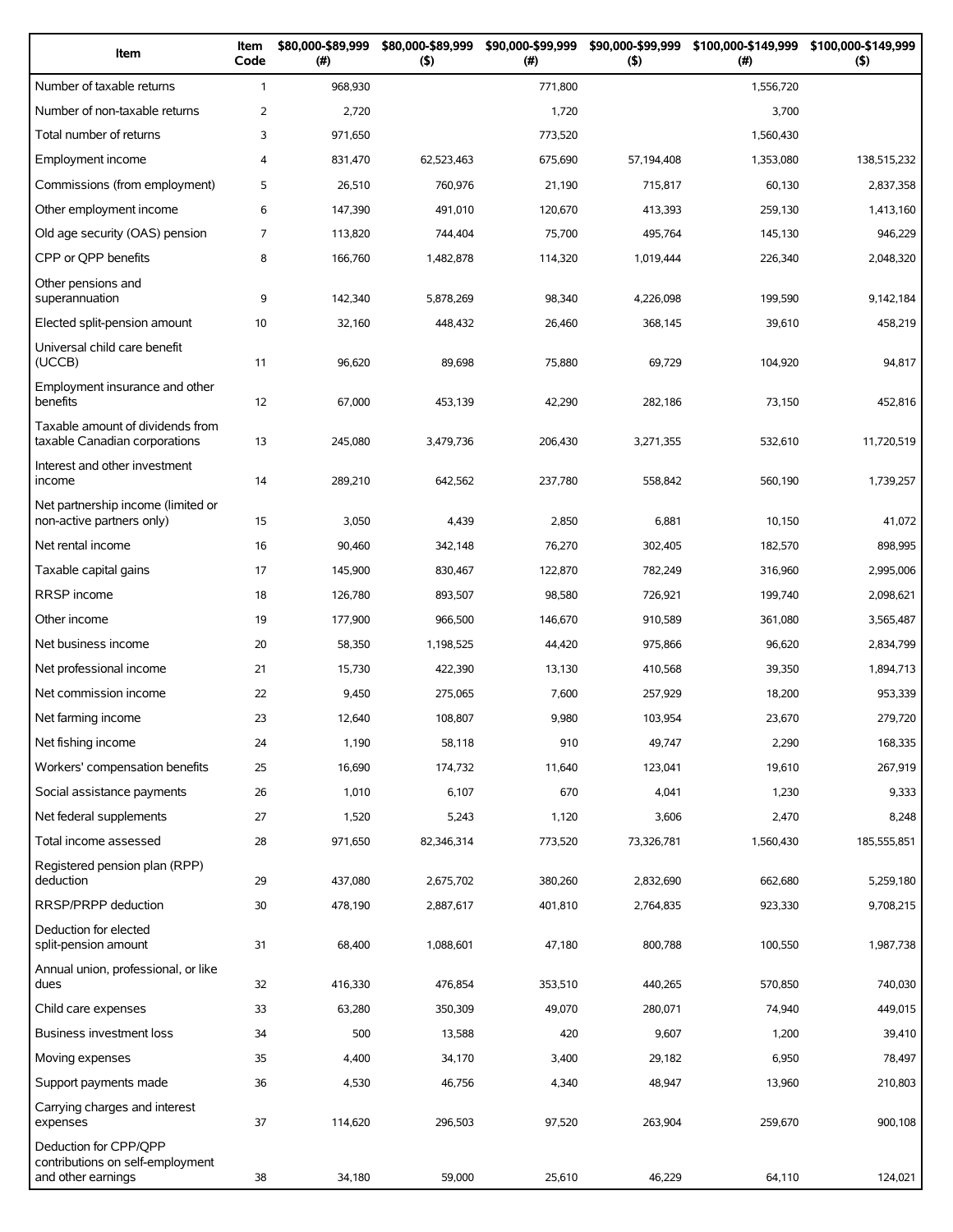| Item                                                                                             | Item<br>Code | \$80,000-\$89,999<br>(# ) | \$80,000-\$89,999<br>(5) | \$90,000-\$99,999<br>(# ) | \$90,000-\$99,999<br>(5) | \$100,000-\$149,999 \$100,000-\$149,999<br>(#) | $($ \$)     |
|--------------------------------------------------------------------------------------------------|--------------|---------------------------|--------------------------|---------------------------|--------------------------|------------------------------------------------|-------------|
| Deduction for provincial parental<br>insurance plan (PPIP) premiums<br>on self-employment income | 39           | 7,870                     | 1,283                    | 5,520                     | 974                      | 14,050                                         | 2,930       |
| Exploration and development<br>expenses                                                          | 40           | 2,120                     | 7,547                    | 1,960                     | 8,001                    | 7,280                                          | 38,448      |
| Other employment expenses                                                                        | 41           | 58,300                    | 249,730                  | 48,010                    | 208,816                  | 130,940                                        | 677,113     |
| Clergy residence deduction                                                                       | 42           | 2,020                     | 39,597                   | 1,140                     | 23,860                   | 1,800                                          | 40,731      |
| Other deductions                                                                                 | 43           | 24,410                    | 65,093                   | 18,540                    | 62,692                   | 41,260                                         | 267,107     |
| Total deductions before<br>adjustments                                                           | 44           | 854,910                   | 8,293,160                | 696,070                   | 7,821,599                | 1,413,680                                      | 20,525,205  |
| Social benefits repayment                                                                        | 45           | 98,870                    | 140,183                  | 75,780                    | 165,712                  | 165,410                                        | 626,830     |
| Net income                                                                                       | 46           | 971,530                   | 73,919,362               | 773,450                   | 65,342,038               | 1,560,210                                      | 164,417,091 |
| Canadian Forces personnel and<br>police deduction                                                | 47           | 520                       | 11,205                   | 320                       | 7,373                    | 680                                            | 18,543      |
| Security options deductions                                                                      | 48           | 1,320                     | 4,332                    | 1,260                     | 5,384                    | 6,000                                          | 35,318      |
| Other payments deduction                                                                         | 49           | 18,930                    | 186,011                  | 13,190                    | 130,553                  | 22,420                                         | 283,740     |
| Non-capital losses of other years                                                                | 50           | 910                       | 13,909                   | 680                       | 10,618                   | 1,580                                          | 31,779      |
| Net capital losses of other years                                                                | 51           | 32,470                    | 82,389                   | 27,640                    | 74,457                   | 78,960                                         | 272,734     |
| Capital gains deduction                                                                          | 52           | 3,050                     | 97,338                   | 2,610                     | 92,991                   | 9,100                                          | 465,330     |
| Northern residents deductions                                                                    | 53           | 17,020                    | 81,328                   | 15,480                    | 76,840                   | 42,800                                         | 241,822     |
| Additional deductions                                                                            | 54           | 4,260                     | 36,502                   | 3,210                     | 29,833                   | 7,280                                          | 102,878     |
| Farming/fishing losses of prior<br>years                                                         | 55           | 470                       | 4,129                    | 370                       | 3,753                    | 1,020                                          | 12,941      |
| Total deductions from net income                                                                 | 56           | 76,170                    | 517,477                  | 62,490                    | 432,109                  | 163,010                                        | 1,467,005   |
| Taxable income assessed                                                                          | 57           | 971,250                   | 73,403,562               | 773,230                   | 64,911,009               | 1,559,610                                      | 162,955,826 |
| Basic personal amount                                                                            | 58           | 971,130                   | 11,137,489               | 773,030                   | 8,865,860                | 1,558,960                                      | 17,876,538  |
| Age amount                                                                                       | 59           | 103,190                   | 186,809                  | 38,300                    | 72,671                   | 34,380                                         | 66,684      |
| Spouse or common-law partner<br>amount                                                           | 60           | 84,680                    | 674,967                  | 70,710                    | 569,036                  | 171,430                                        | 1,406,777   |
| Amount for an eligible dependant                                                                 | 61           | 30,070                    | 312,953                  | 23,940                    | 249,206                  | 39,720                                         | 410,969     |
| Family caregiver amount for<br>children under 18 years of age                                    | 62           | 7,520                     | 18,478                   | 6,550                     | 16,207                   | 13,740                                         | 33,488      |
| Amount for infirm dependants age<br>18 or older                                                  | 63           | 1,030                     | 4,798                    | 810                       | 3,672                    | 1,770                                          | 8,417       |
| CPP or OPP contributions<br>through employment                                                   | 64           | 810,290                   | 2,061,634                | 660,560                   | 1,692,997                | 1,320,000                                      | 3,429,307   |
| CPP or OPP contributions on<br>self-employment and other                                         |              |                           |                          |                           |                          |                                                |             |
| earnings                                                                                         | 65           | 34,180                    | 59,000                   | 25,610                    | 46,229                   | 64,110                                         | 124,021     |
| Employment insurance premiums<br>PPIP premiums paid                                              | 66           | 773,260                   | 685,417                  | 628,610                   | 565,709                  | 1,224,090                                      | 1,103,419   |
|                                                                                                  | 67           | 161,050                   | 59,028                   | 106,440                   | 39,063                   | 207,530                                        | 76,429      |
| PPIP premiums payable on<br>employment income                                                    | 68           | 7,570                     | 2,561                    | 5,790                     | 1,983                    | 12,680                                         | 4,428       |
| PPIP premiums payable on<br>self-employment income                                               | 69           | 7,900                     | 1,654                    | 5,530                     | 1,256                    | 14,100                                         | 3,779       |
| Volunteer firefighters'<br>amount/search and rescue<br>volunteers' amount                        | 70           | 3,170                     | 9,522                    | 2,390                     | 7,170                    | 5,010                                          | 15,033      |
| Canada employment amount                                                                         | 71           | 856,380                   | 976,326                  | 693,510                   | 792,867                  | 1,389,770                                      | 1,590,840   |
| Public transit amount                                                                            | 72           | 76,850                    | 90,977                   | 59,910                    | 72,667                   | 128,440                                        | 160,791     |
| Children's arts amount                                                                           | 73           | 50,880                    | 15,903                   | 49,810                    | 16,161                   | 116,770                                        | 39,058      |
| Home accessibility expenses                                                                      | 74           | 1,320                     | 6,430                    | 1,000                     | 4,721                    | 2,060                                          | 10,922      |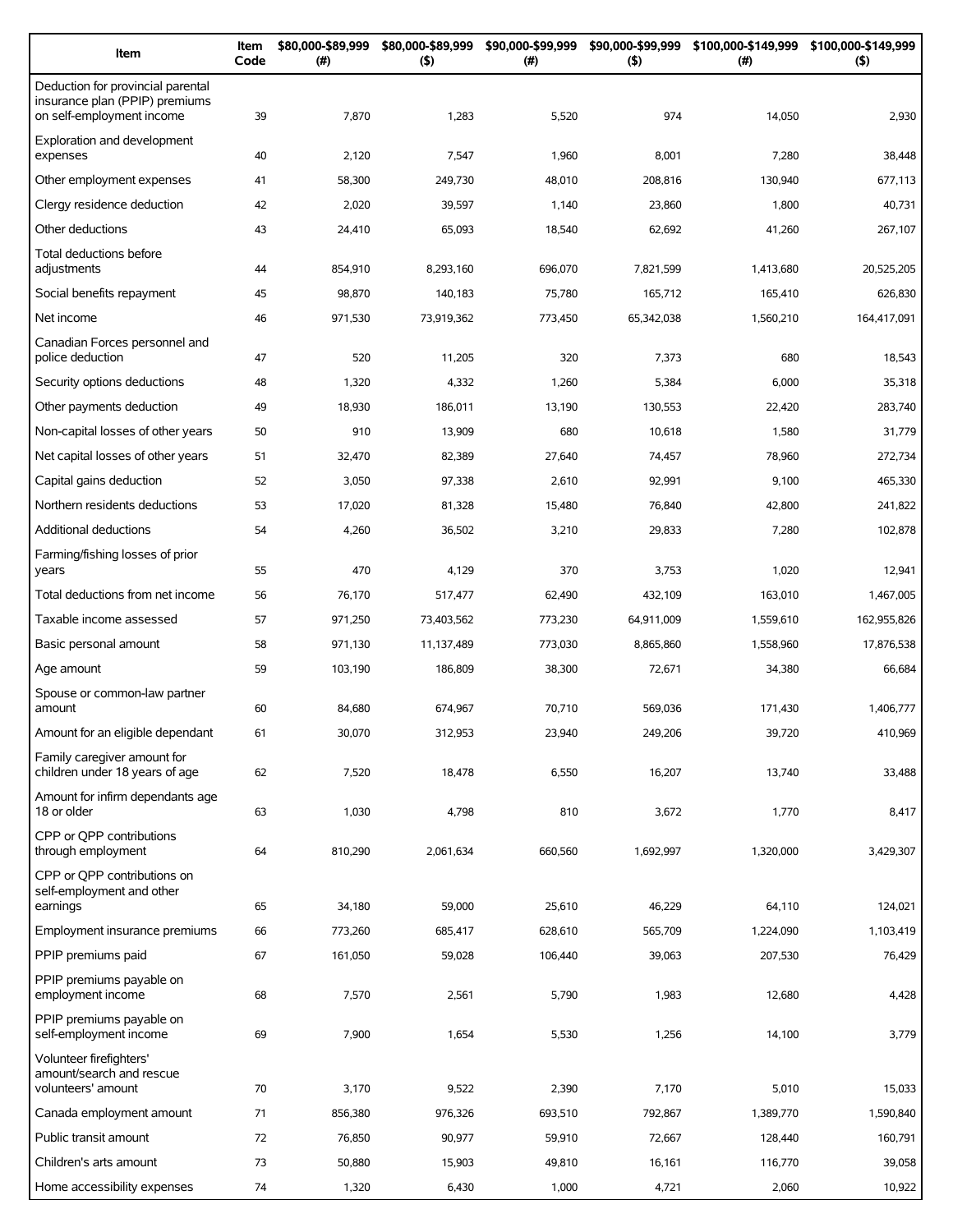| Item                                                                 | Item<br>Code | \$80,000-\$89,999<br>(#) | \$80,000-\$89,999<br>(5) | \$90,000-\$99,999<br>(# ) | \$90,000-\$99,999<br>(5) | (# )      | \$100,000-\$149,999 \$100,000-\$149,999<br>(5) |
|----------------------------------------------------------------------|--------------|--------------------------|--------------------------|---------------------------|--------------------------|-----------|------------------------------------------------|
| Home buyers' amount                                                  | 75           | 12,820                   | 59,000                   | 8,470                     | 39,244                   | 14,730    | 68,987                                         |
| Pension income amount                                                | 76           | 160,620                  | 316,021                  | 114,060                   | 224,042                  | 227,910   | 445,679                                        |
| Caregiver amount                                                     | 77           | 15,000                   | 86,022                   | 12,670                    | 74,194                   | 27,190    | 161,213                                        |
| Disability amount                                                    | 78           | 13,200                   | 105,621                  | 8,950                     | 71,613                   | 16,800    | 134,448                                        |
| Disability amount transferred from<br>a dependant                    | 79           | 16,390                   | 181,179                  | 14,210                    | 158,037                  | 29,700    | 327,459                                        |
| Interest paid on student loans                                       | 80           | 25,680                   | 15,911                   | 16,080                    | 9,636                    | 23,440    | 14,362                                         |
| Tuition, education, and textbook<br>amounts                          | 81           | 46,170                   | 285,252                  | 34,030                    | 197,591                  | 55,100    | 384,338                                        |
| Tuition, education, and textbook<br>amounts transferred from a child | 82           | 55,530                   | 283,546                  | 52,530                    | 275,548                  | 129,140   | 692,677                                        |
| Amounts transferred from spouse<br>or common-law partner             | 83           | 20,090                   | 101,101                  | 15,390                    | 75,988                   | 33,600    | 161,436                                        |
| Medical expenses                                                     | 84           | 107,080                  | 381,004                  | 73,180                    | 282,948                  | 154,620   | 679,418                                        |
| Total tax credits on personal<br>amounts                             | 85           | 971,290                  | 2,717,955                | 773,220                   | 2,164,107                | 1,559,460 | 4,415,044                                      |
| Allowable charitable donations and<br>government gifts               | 86           | 367,320                  | 500,050                  | 317,160                   | 454,772                  | 718,080   | 1,266,782                                      |
| Eligible cultural and ecological<br>gifts                            | 87           |                          |                          |                           |                          |           |                                                |
| Total tax credit on donations and<br>qifts                           | 88           | 365,590                  | 137,756                  | 316,090                   | 125,481                  | 716,350   | 352,515                                        |
| Total federal non-refundable tax<br>credits                          | 89           | 971,320                  | 2,855,711                | 773,240                   | 2,289,589                | 1,559,570 | 4,767,559                                      |
| Federal dividend tax credit                                          | 90           | 246,530                  | 409,498                  | 207,680                   | 385,019                  | 534,090   | 1,386,366                                      |
| Minimum tax carryover                                                | 91           | 3,080                    | 8,409                    | 2,570                     | 7,012                    | 7,070     | 21,184                                         |
| Basic federal tax                                                    | 92           | 966,250                  | 9,374,743                | 770,150                   | 8,747,143                | 1,553,610 | 24,771,473                                     |
| Federal foreign tax credit                                           | 93           | 100,260                  | 42,725                   | 85,490                    | 45,269                   | 229,080   | 209,090                                        |
| Federal political contribution tax<br>credit                         | 94           | 10,520                   | 1,812                    | 8,730                     | 1,565                    | 21,910    | 4,342                                          |
| Investment tax credit                                                | 95           | 1,080                    | 1.474                    | 950                       | 1,375                    | 3,140     | 5,152                                          |
| Labour-sponsored funds tax credit<br>(federally registered)          | 96           | 2,750                    | 304                      | 1,800                     | 209                      | 3,420     | 438                                            |
| Labour-sponsored funds tax credit<br>(provincially registered)       | 97           | 27,490                   | 14,123                   | 18,420                    | 9,978                    | 36,160    | 21,387                                         |
| Alternative minimum tax payable                                      | 98           | 2,570                    | 1,960                    | 3,070                     | 2,593                    | 12,950    | 19,093                                         |
| Net federal tax                                                      | 99           | 964,870                  | 9,317,208                | 768,930                   | 8,691,482                | 1,549,650 | 24,543,367                                     |
| CPP contributions on<br>self-employment                              | 100          | 27,200                   | 95,063                   | 20,530                    | 74,923                   | 50,490    | 195,174                                        |
| Social Benefits repayment                                            | 101          | 98,870                   | 140,183                  | 75,780                    | 165,712                  | 165,410   | 626,830                                        |
| Working income tax benefit<br>(WITB)                                 | 102          | 140                      | 130                      | 90                        | 80                       | 220       | 212                                            |
| Children's fitness tax credit                                        | 103          | 131,270                  | 11,617                   | 122,570                   | 11,547                   | 270,250   | 26,517                                         |
| Eligible educator school supply tax<br>credit                        | 104          | 6,200                    | 426                      | 9,430                     | 664                      | 4,180     | 319                                            |
| Net provincial or territorial tax                                    | 105          | 772,360                  | 3,945,195                | 640,770                   | 3,847,449                | 1,297,730 | 11,221,504                                     |
| Total tax payable                                                    | 106          | 968,930                  | 13,498,722               | 771,800                   | 12,780,468               | 1,556,720 | 36,588,264                                     |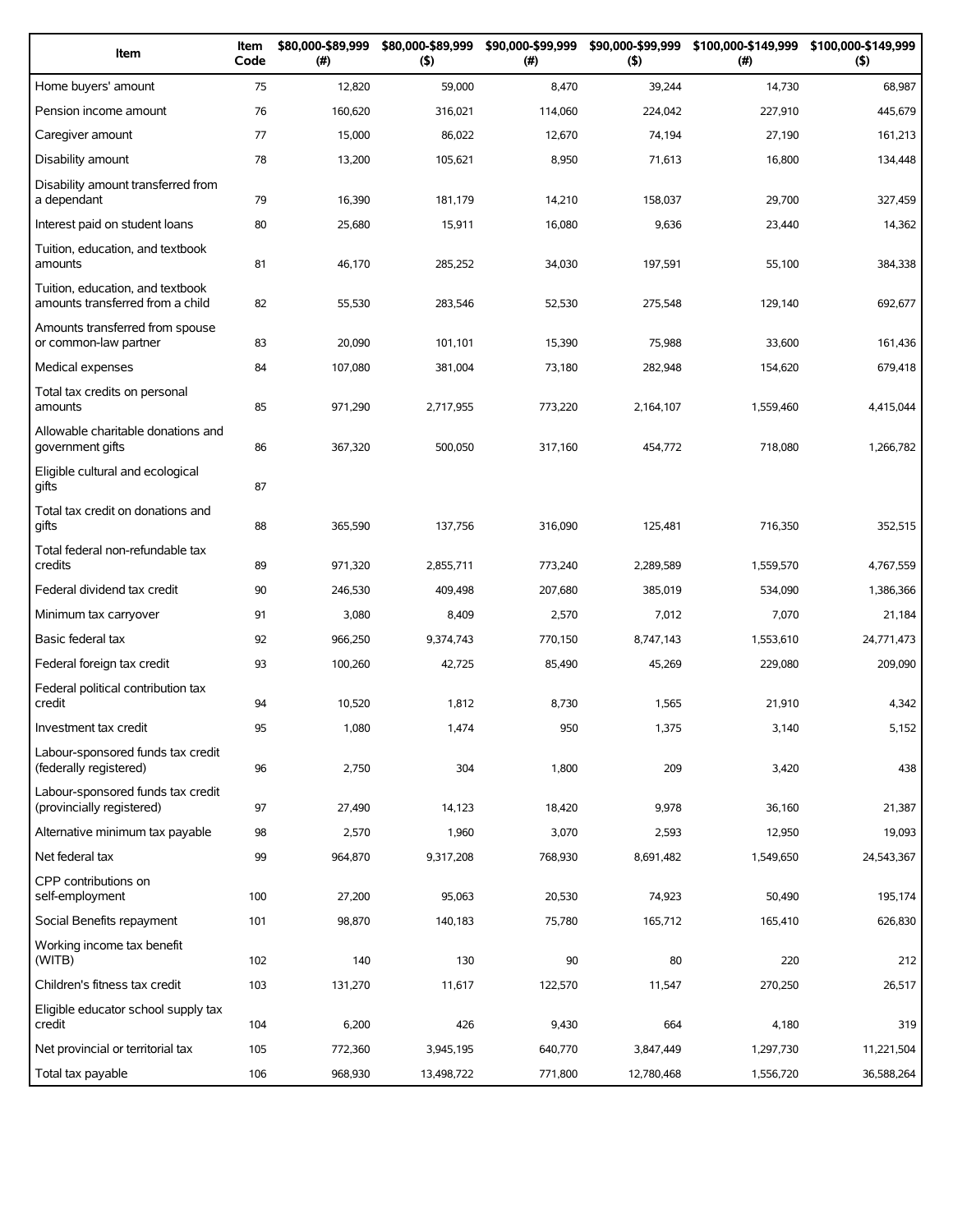| Item                                                                      | Item<br>Code   | \$150,000-\$249,999<br>(# ) | \$150,000-\$249,999<br>(5) | \$250,000<br>and<br>over (#) | \$250,000<br>and over<br>$($ \$) |
|---------------------------------------------------------------------------|----------------|-----------------------------|----------------------------|------------------------------|----------------------------------|
| Number of taxable returns                                                 | $\mathbf{1}$   | 610,720                     |                            | 270,010                      |                                  |
| Number of non-taxable returns                                             | 2              | 2,130                       |                            | 1,070                        |                                  |
| Total number of returns                                                   | 3              | 612,850                     |                            | 271,080                      |                                  |
| Employment income                                                         | 4              | 499,270                     | 71,837,916                 | 202,310                      | 63,070,045                       |
| Commissions (from employment)                                             | 5              | 35,730                      | 2,991,181                  | 19,860                       | 5,416,354                        |
| Other employment income                                                   | 6              | 104,970                     | 1,408,425                  | 46,640                       | 2,153,194                        |
| Old age security (OAS) pension                                            | $\overline{7}$ | 68,060                      | 441,943                    | 41,310                       | 260,669                          |
| CPP or QPP benefits                                                       | 8              | 104,130                     | 964,026                    | 61,040                       | 574,538                          |
| Other pensions and superannuation                                         | 9              | 91,300                      | 4,794,937                  | 48,020                       | 4,057,256                        |
| Elected split-pension amount                                              | 10             | 18,060                      | 269,139                    | 5,780                        | 52,827                           |
| Universal child care benefit (UCCB)                                       | 11             | 30,170                      | 28,896                     | 7,360                        | 6,683                            |
| Employment insurance and other benefits                                   | 12             | 14,930                      | 97,276                     | 2,750                        | 22,409                           |
| Taxable amount of dividends from taxable Canadian corporations            | 13             | 307,860                     | 12,622,335                 | 181,140                      | 22,367,536                       |
| Interest and other investment income                                      | 14             | 298,870                     | 1,678,113                  | 182,940                      | 3,683,767                        |
| Net partnership income (limited or non-active partners only)              | 15             | 10,240                      | 63,191                     | 14,540                       | 223,733                          |
| Net rental income                                                         | 16             | 87,190                      | 682,558                    | 44,710                       | 1,185,315                        |
| Taxable capital gains                                                     | 17             | 187,580                     | 3,742,214                  | 128,240                      | 14,490,558                       |
| RRSP income                                                               | 18             | 67,780                      | 1,539,872                  | 24,060                       | 2,126,451                        |
| Other income                                                              | 19             | 199,000                     | 4,088,160                  | 120,920                      | 7,824,603                        |
| Net business income                                                       | 20             | 39,400                      | 1,913,092                  | 17,840                       | 1,923,573                        |
| Net professional income                                                   | 21             | 31,590                      | 3,059,951                  | 25,980                       | 7,234,205                        |
| Net commission income                                                     | 22             | 9,300                       | 929,540                    | 3,690                        | 763,000                          |
| Net farming income                                                        | 23             | 11,910                      | 217,351                    | 7,780                        | 288,314                          |
| Net fishing income                                                        | 24             | 1,060                       | 134,377                    | 390                          | 114,059                          |
| Workers' compensation benefits                                            | 25             | 4,230                       | 100,460                    | 980                          | 42,777                           |
| Social assistance payments                                                | 26             | 510                         | 2,942                      | 330                          | 942                              |
| Net federal supplements                                                   | 27             | 1,440                       | 4,666                      | 1,040                        | 3,246                            |
| Total income assessed                                                     | 28             | 612,850                     | 113,745,329                | 271,080                      | 137,987,750                      |
| Registered pension plan (RPP) deduction                                   | 29             | 177,220                     | 1,574,652                  | 52,590                       | 538,969                          |
| RRSP/PRPP deduction                                                       | 30             | 391,460                     | 7,644,620                  | 165,510                      | 6,309,080                        |
| Deduction for elected split-pension amount                                | 31             | 43,050                      | 905,518                    | 20,490                       | 534,971                          |
| Annual union, professional, or like dues                                  | 32             | 136,580                     | 182,168                    | 36,230                       | 44,892                           |
| Child care expenses                                                       | 33             | 23,380                      | 162,191                    | 6,820                        | 48,367                           |
| Business investment loss                                                  | 34             | 720                         | 26,715                     | 480                          | 47,738                           |
| Moving expenses                                                           | 35             | 2,640                       | 40,198                     | 820                          | 19,382                           |
| Support payments made                                                     | 36             | 9,050                       | 242,377                    | 6,900                        | 468,116                          |
| Carrying charges and interest expenses                                    | 37             | 165,120                     | 876,173                    | 120,210                      | 1,729,378                        |
| Deduction for CPP/QPP contributions on self-employment and other earnings | 38             | 39,330                      | 82,128                     | 26,250                       | 59,075                           |
| Deduction for provincial parental insurance plan (PPIP) premiums on       |                |                             |                            |                              |                                  |
| self-employment income                                                    | 39             | 9,810                       | 2,345                      | 8,210                        | 2,142                            |
| Exploration and development expenses                                      | 40             | 8,010                       | 60,894                     | 12,360                       | 515,034                          |
| Other employment expenses                                                 | 41             | 61,990                      | 463,674                    | 30,590                       | 501,717                          |
| Clergy residence deduction                                                | 42             | 350                         | 9,881                      | 60                           | 1,911                            |
| Other deductions                                                          | 43             | 21,540                      | 396,274                    | 16,000                       | 1,165,525                        |
| Total deductions before adjustments                                       | 44             | 552,200                     | 12,671,042                 | 243,510                      | 11,987,474                       |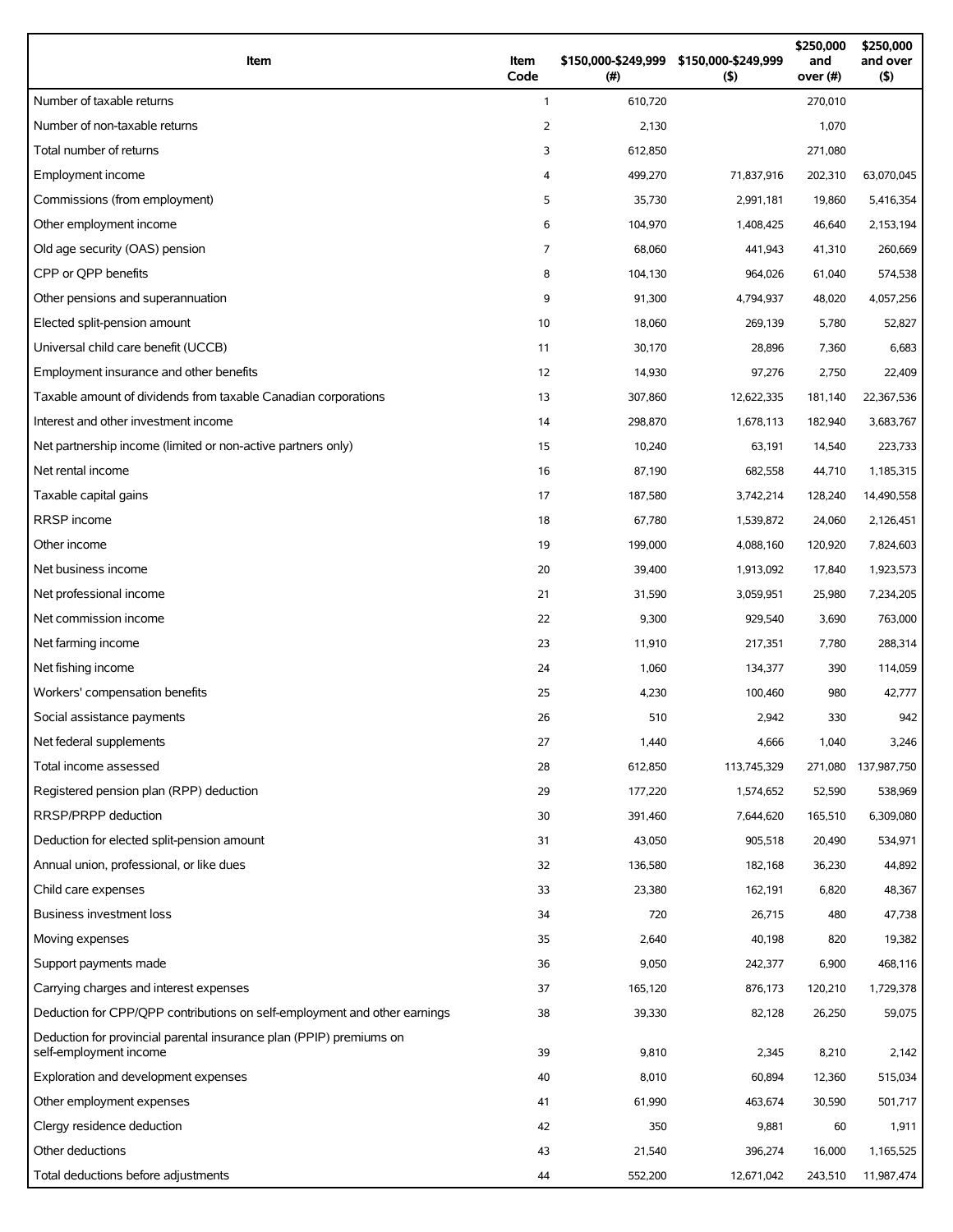| Item                                                                | <b>Item Code</b> | \$150,000-\$249,999 \$150,000-\$249,999<br>(#) | (5)         | \$250,000<br>and<br>over (#) | \$250,000<br>and over<br>(5) |
|---------------------------------------------------------------------|------------------|------------------------------------------------|-------------|------------------------------|------------------------------|
| Social benefits repayment                                           | 45               | 70,800                                         | 420,605     | 39,940                       | 247,731                      |
| Net income                                                          | 46               | 612,740                                        | 100,661,742 | 270,970                      | 125,778,091                  |
| Canadian Forces personnel and police deduction                      | 47               | 80                                             | 2,117       | 20                           | 359                          |
| Security options deductions                                         | 48               | 8,350                                          | 106,643     | 11,910                       | 1,604,093                    |
| Other payments deduction                                            | 49               | 5,150                                          | 105,147     | 1,500                        | 44,434                       |
| Non-capital losses of other years                                   | 50               | 810                                            | 31,183      | 560                          | 80,071                       |
| Net capital losses of other years                                   | 51               | 54,050                                         | 287,780     | 41,780                       | 607,216                      |
| Capital gains deduction                                             | 52               | 9,340                                          | 877,379     | 14,460                       | 3,737,432                    |
| Northern residents deductions                                       | 53               | 21,060                                         | 114,387     | 4,360                        | 21,607                       |
| Additional deductions                                               | 54               | 4,280                                          | 145,554     | 2,400                        | 172,842                      |
| Farming/fishing losses of prior years                               | 55               | 600                                            | 11,122      | 450                          | 33,623                       |
| Total deductions from net income                                    | 56               | 97,900                                         | 1,683,342   | 70,010                       | 6,311,774                    |
| Taxable income assessed                                             | 57               | 612,240                                        | 98,985,537  | 270,680                      | 119,476,656                  |
| Basic personal amount                                               | 58               | 611,650                                        | 7,009,667   | 269,610                      | 3,085,856                    |
| Age amount                                                          | 59               | 4,210                                          | 17,844      | 2,470                        | 10,496                       |
| Spouse or common-law partner amount                                 | 60               | 77,730                                         | 655,571     | 37,050                       | 319,260                      |
| Amount for an eligible dependant                                    | 61               | 11,800                                         | 121,036     | 4,330                        | 44,657                       |
| Family caregiver amount for children under 18 years of age          | 62               | 5,050                                          | 12,169      | 2,070                        | 4,892                        |
| Amount for infirm dependants age 18 or older                        | 63               | 740                                            | 3,557       | 320                          | 1,550                        |
| CPP or QPP contributions through employment                         | 64               | 478,870                                        | 1,244,097   | 186,270                      | 489,559                      |
| CPP or QPP contributions on self-employment and other earnings      | 65               | 39,330                                         | 82,128      | 26,250                       | 59,075                       |
| Employment insurance premiums                                       | 66               | 408,120                                        | 366,839     | 144,320                      | 127,703                      |
| PPIP premiums paid                                                  | 67               | 67,140                                         | 24,170      | 30,020                       | 10,507                       |
| PPIP premiums payable on employment income                          | 68               | 4,270                                          | 1,493       | 1,230                        | 409                          |
| PPIP premiums payable on self-employment income                     | 69               | 9,840                                          | 3,024       | 8,230                        | 2,762                        |
| Volunteer firefighters' amount/search and rescue volunteers' amount | 70               | 1,200                                          | 3,600       | 160                          | 477                          |
| Canada employment amount                                            | 71               | 515,830                                        | 590,376     | 209,650                      | 239,314                      |
| Public transit amount                                               | 72               | 43,240                                         | 55,397      | 15,570                       | 20,580                       |
| Children's arts amount                                              | 73               | 54,780                                         | 19,635      | 26,780                       | 10,322                       |
| Home accessibility expenses                                         | 74               | 840                                            | 4,709       | 410                          | 2,480                        |
| Home buyers' amount                                                 | 75               | 3,520                                          | 16,726      | 810                          | 3,884                        |
| Pension income amount                                               | 76               | 102,190                                        | 199,024     | 51,680                       | 100,006                      |
| Caregiver amount                                                    | 77               | 9,720                                          | 58,178      | 3,420                        | 20,168                       |
| Disability amount                                                   | 78               | 7,150                                          | 57,208      | 4,160                        | 33,327                       |
| Disability amount transferred from a dependant                      | 79               | 11,150                                         | 120,775     | 4,350                        | 45,767                       |
| Interest paid on student loans                                      | 80               | 5,590                                          | 3,581       | 1,380                        | 909                          |
| Tuition, education, and textbook amounts                            | 81               | 15,040                                         | 135,003     | 4,480                        | 34,524                       |
| Tuition, education, and textbook amounts transferred from a child   | 82               | 61,460                                         | 344,048     | 32,190                       | 189,567                      |
| Amounts transferred from spouse or common-law partner               | 83               | 13,090                                         | 62,834      | 5,540                        | 26,940                       |
| Medical expenses                                                    | 84               | 76,240                                         | 451,530     | 46,520                       | 425,316                      |
| Total tax credits on personal amounts                               | 85               | 612,110                                        | 1,749,790   | 270,300                      | 796,623                      |
| Allowable charitable donations and government gifts                 | 86               | 332,630                                        | 1,018,056   | 179,710                      | 2,931,189                    |
| Eligible cultural and ecological gifts                              | 87               | 310                                            | 5,819       | 190                          | 39,410                       |
| Total tax credit on donations and gifts                             | 88               | 332,240                                        | 293,303     | 179,600                      | 955,232                      |
| Total federal non-refundable tax credits                            | 89               | 612,150                                        | 2,043,093   | 270,370                      | 1,751,856                    |